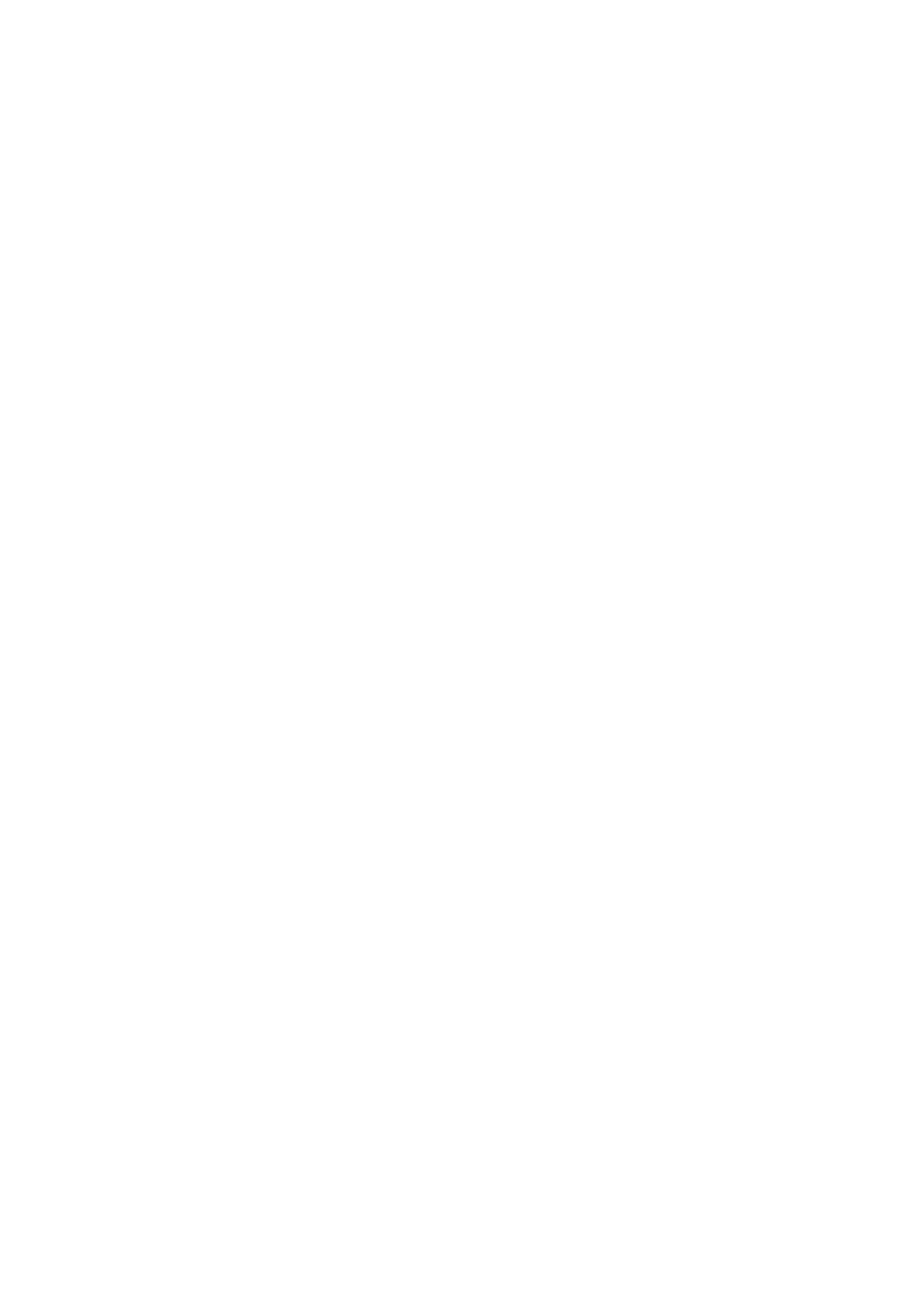**Charity Registration Nos. 1147330 (England and Wales) SC044467 (Scotland)**

**Company Registration No. 08000807 (England and Wales)**

# **THE SILVER LINE HELPLINE DIRECTORS' REPORT AND FINANCIAL STATEMENTS**

# **FOR THE YEAR ENDED 31 MARCH 2014**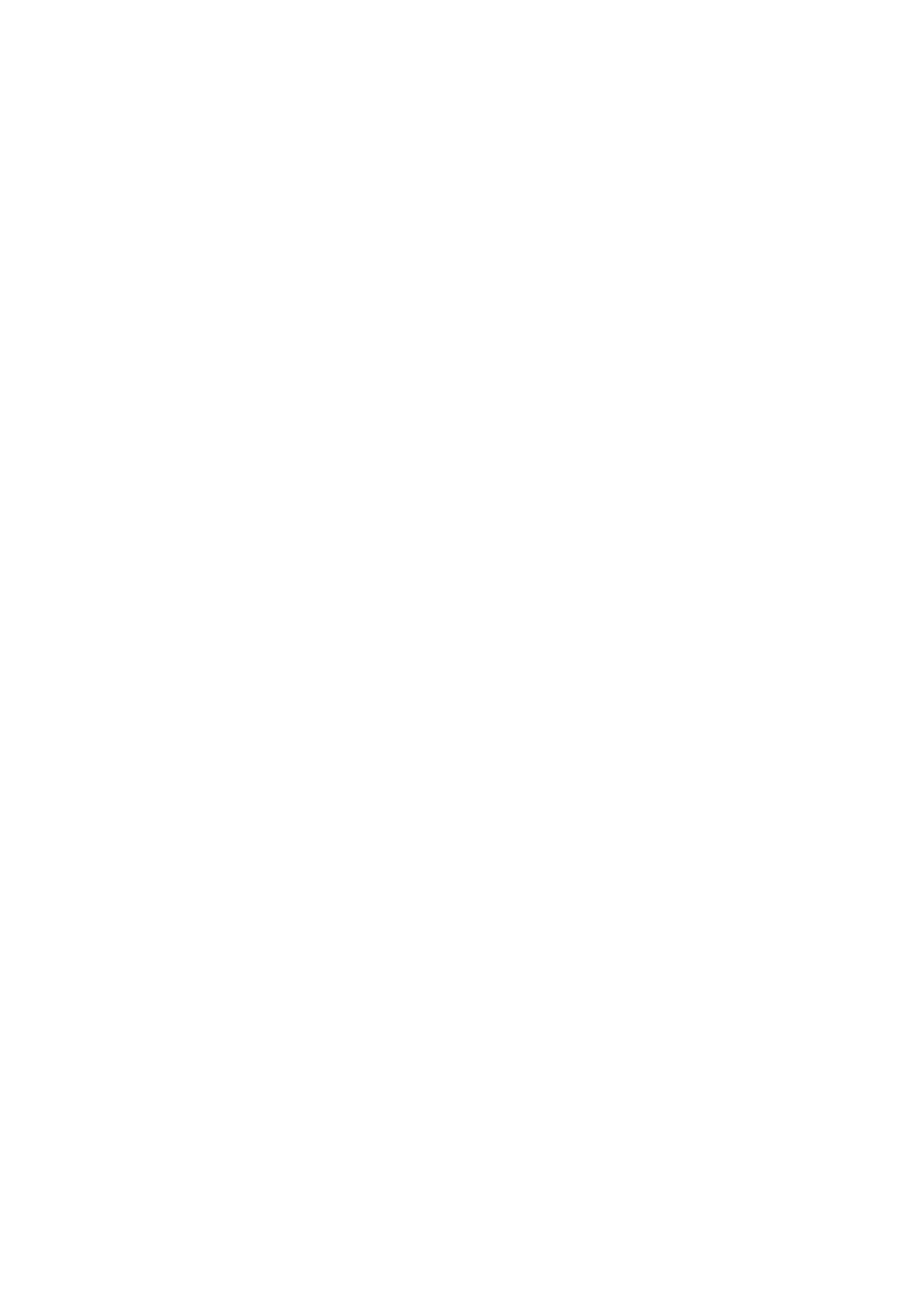# **CONTENTS**

|                                                                                     | Page           |
|-------------------------------------------------------------------------------------|----------------|
| Legal and administrative information                                                | $\,1\,$        |
| Statement of the President and Founder                                              | $2 - 3$        |
| Statement of the Chair                                                              | $\overline{4}$ |
| Statement of the Chief Executive Officer                                            | $\sqrt{5}$     |
| Directors' report                                                                   | $6 - 13$       |
| Independent auditor's report                                                        | $14 - 15$      |
| Statement of financial activities<br>(including the income and expenditure account) | 16             |
| <b>Balance</b> sheet                                                                | 17             |
| Notes to the financial statements                                                   | $18 - 24$      |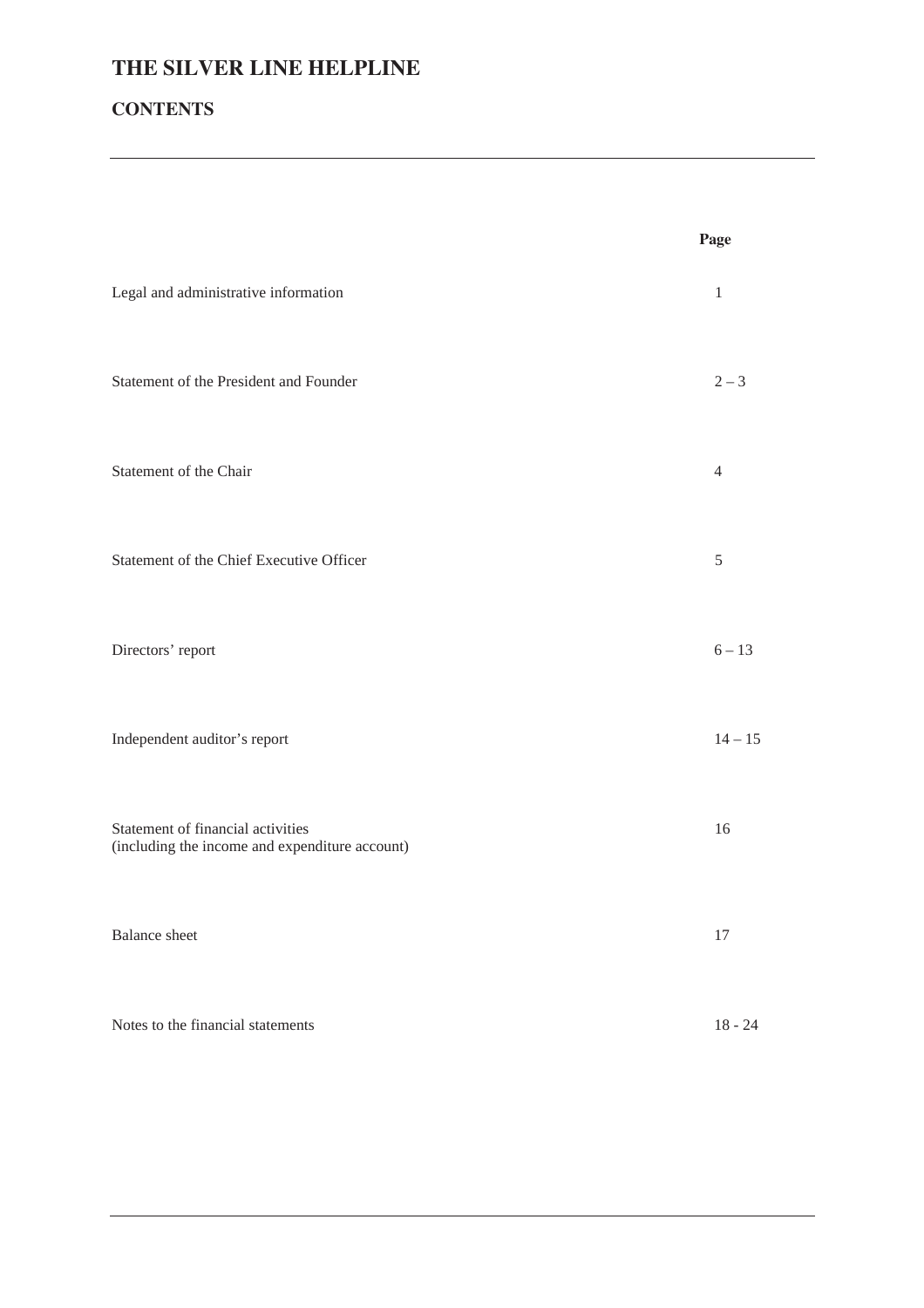| <b>Charity status</b>                                          | Registered in England and Wales, and in Scotland                                                                                                                                                                                                                                                     |                                                                                                                                                                                                                                          |
|----------------------------------------------------------------|------------------------------------------------------------------------------------------------------------------------------------------------------------------------------------------------------------------------------------------------------------------------------------------------------|------------------------------------------------------------------------------------------------------------------------------------------------------------------------------------------------------------------------------------------|
| <b>Charity numbers</b>                                         | 1147330 (England and Wales)<br>SC044467 (Scotland)                                                                                                                                                                                                                                                   |                                                                                                                                                                                                                                          |
| <b>Registered office</b>                                       | 40 Queen Anne Street<br>London<br>W1G 9EL                                                                                                                                                                                                                                                            |                                                                                                                                                                                                                                          |
| <b>Company number</b>                                          | 08000807 (England and Wales)                                                                                                                                                                                                                                                                         |                                                                                                                                                                                                                                          |
| <b>Trustees</b>                                                | Esther Rantzen CBE (President & Founder)<br>Colin Wagman FCA<br>Gary Fitzgerald<br>Professor Patrick Geoghegan OBE (Chair)<br>Jane Ashcroft CBE (Treasurer)<br>Rt Hon Paul Burstow MP<br>Lady Susan Chinn CBE<br>Dr Alexander McMinn JP MBE<br>Susan Sayer CBE<br>Christopher Belcher (Deputy Chair) | <b>Date of Appointment</b><br>21 March 2012<br>21 March 2012<br>& resigned 31 March 2014<br>11 June 2012<br>11 June 2012<br>4 July 2012<br>10 December 2012<br>10 December 2012<br>10 December 2012<br>10 December 2012<br>17 April 2013 |
| <b>Chief Executive Officer</b><br><b>And Company Secretary</b> | Sophie Andrews                                                                                                                                                                                                                                                                                       |                                                                                                                                                                                                                                          |
| <b>Head Office</b>                                             | The Silver Line Helpline<br>Minerva House<br>42 Wigmore Street<br>London W1U 2RY                                                                                                                                                                                                                     |                                                                                                                                                                                                                                          |
| Website                                                        | www.thesilverline.org.uk                                                                                                                                                                                                                                                                             |                                                                                                                                                                                                                                          |
| <b>Auditors</b>                                                | Lewis Golden and Co<br>40 Queen Anne Street<br>London W1G 9EL                                                                                                                                                                                                                                        |                                                                                                                                                                                                                                          |
| <b>Legal Advisers</b>                                          | Mills and Reeve LLP<br><b>Botanic House</b><br>100 Hills Road<br>Cambridge CB2 1PH                                                                                                                                                                                                                   |                                                                                                                                                                                                                                          |
| <b>Bankers</b>                                                 | <b>Barclays Bank Plc</b><br>Soho Square Branch                                                                                                                                                                                                                                                       |                                                                                                                                                                                                                                          |

# **LEGAL AND ADMINISTRATIVE INFORMATION**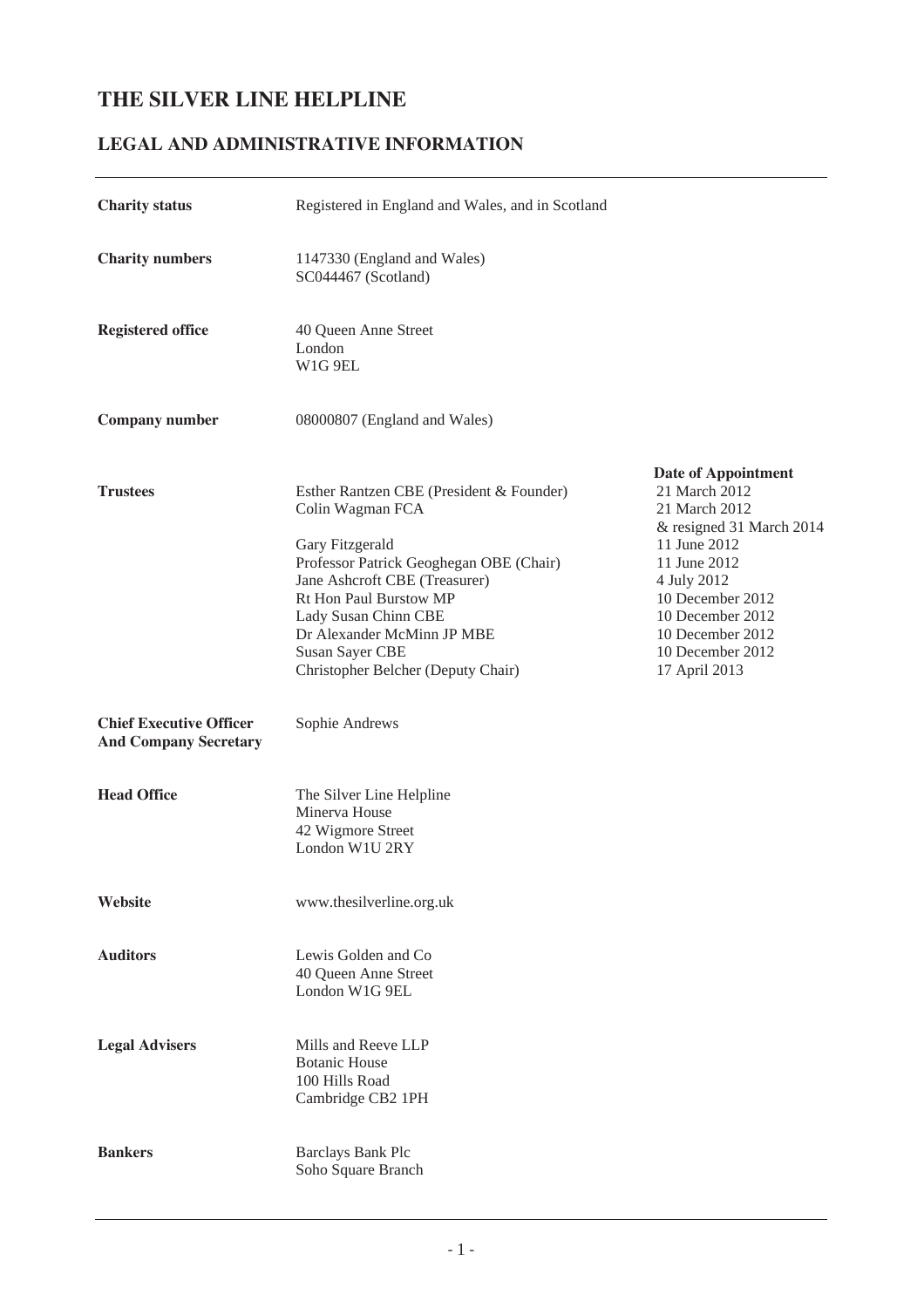## **STATEMENT OF THE PRESIDENT AND FOUNDER FOR THE YEAR ENDED 31 MARCH 2014**

Britain has been named the loneliest country in Europe. Among older people, loneliness has become an epidemic. But it is a hidden, invisible epidemic, because it carries a stigma. When in 2011 I wrote about my own feelings of loneliness, a close friend said *"How could you write like that, Esther? Haven't you got too much pride?"* And in a recent survey conducted for us, older people told us they are reluctant to admit their feelings, even to their own families. *"I don't want to be a burden"*, our Silver Line callers often tell us.

There are many theories as to the causes of loneliness. In Britain today, most of our older people, those over 75, do live alone, in contrast to other countries and cultures where it is assumed that the oldest members of their family will move in with their children. But it's not just about how and where you live. Some people are quite happy living alone all their lives and never feel it. You can be lonely in a residential home, surrounded by others. From my own experience, and from what I have been told by others, I have come to believe that loneliness usually follows loss. For me, and for countless widows and widowers like me, loneliness was caused by the loss of a partner; for others it was the loss of a job or a neighbourhood, loss of friends or colleagues, loss of a sense such as sight or hearing, loss of mobility or a driving license.

Whatever the cause, loneliness can be a shock that few of us anticipate or plan for. It is intensely painful, and can injure physical health as seriously as smoking or obesity. And it can also be seriously mentally and emotionally damaging. You lose your sense of identity and self-esteem, as one lady told me, *"I feel my life is pointless, and I am a waste of space."* And yet until her husband died, and her children grew up and moved away, she had been the centre of a busy family who all relied upon her. As her confidence drained away, the front door became a brick wall she could not cross. The lonely are, in effect, in solitary confinement.

Nearly thirty years ago I became aware of a different kind of prison, the wall of silence surrounding abused children. Because these children were too frightened to ask for help, and because abuse also carries a stigma, their suffering often lasted years, even decades. When we launched ChildLine in 1986, we found that abused and neglected children were liberated by the safety and anonymity of a helpline. Inspired by that experience, when in 2011 I attended a conference on loneliness affecting older people, I asked the experts if they thought a new helpline specifically designed for older people might help to transform their lives, and link them back into their own communities. The experts were unanimous both in their support of the idea, and in their generosity in allowing us to learn from their befriending projects. So in 2012 we created a pilot helpline, available in the North of England, and in the Isle of Man and Jersey. Having learned valuable lessons from the pilot which lasted a year, we were able to launch The Silver Line nationally on November  $25<sup>th</sup>$  2013 in time for Christmas,

I am often asked how, in these tough times, a charity can establish itself, gain supporters, raise awareness. I always reply, "Have your work independently evaluated." I know from The Silver Line's experience how crucial that evaluation can become. In the summer of 2013 The Centre for Social Justice evaluated The Silver Line pilot, and their report was not just positive, but inspirational. They confirmed that The Silver Line's offer of a 24 hour, free, confidential helpline would be a unique service, and one which could become immensely valuable to isolated older people.

The evaluation showed that a call to The Silver Line could not only transform lives, but become a life-saver. One man said *"It was a choice between jumping into the canal or ringing The Silver Line. So I rang The Silver Line."* Many callers rang us all through the night, sometimes simply, as one lady told us *"Because I wanted someone to say Goodnight to."* We were able to find a local Christmas lunch for one lady who was otherwise looking forward to a meal of toast and tea. We found computer classes, and dance classes for other callers. And as one caller told us, *"It's so good to talk to someone who seems genuinely interested in what I think"*. We always make it clear that we value our callers, and enjoy talking to them. And the evaluation report (which is available on our website) sums up this transformational effect in its title, (another quote taken from a caller), *"When I get off the phone, I feel like I belong to the human race."* How tragic that anyone should feel that they have lost the right to be part of the human race, the busy, self-absorbed human race, just because they have grown older.

Given that our pilot had proved our effectiveness, we were determined to launch nationally in time for Christmas 2013, and thanks to our amazing team of staff and volunteers, we did. By the end of March, we had received 70,000 calls. Thanks must also go to our wonderfully generous donors. Comic Relief having funded our pilot, The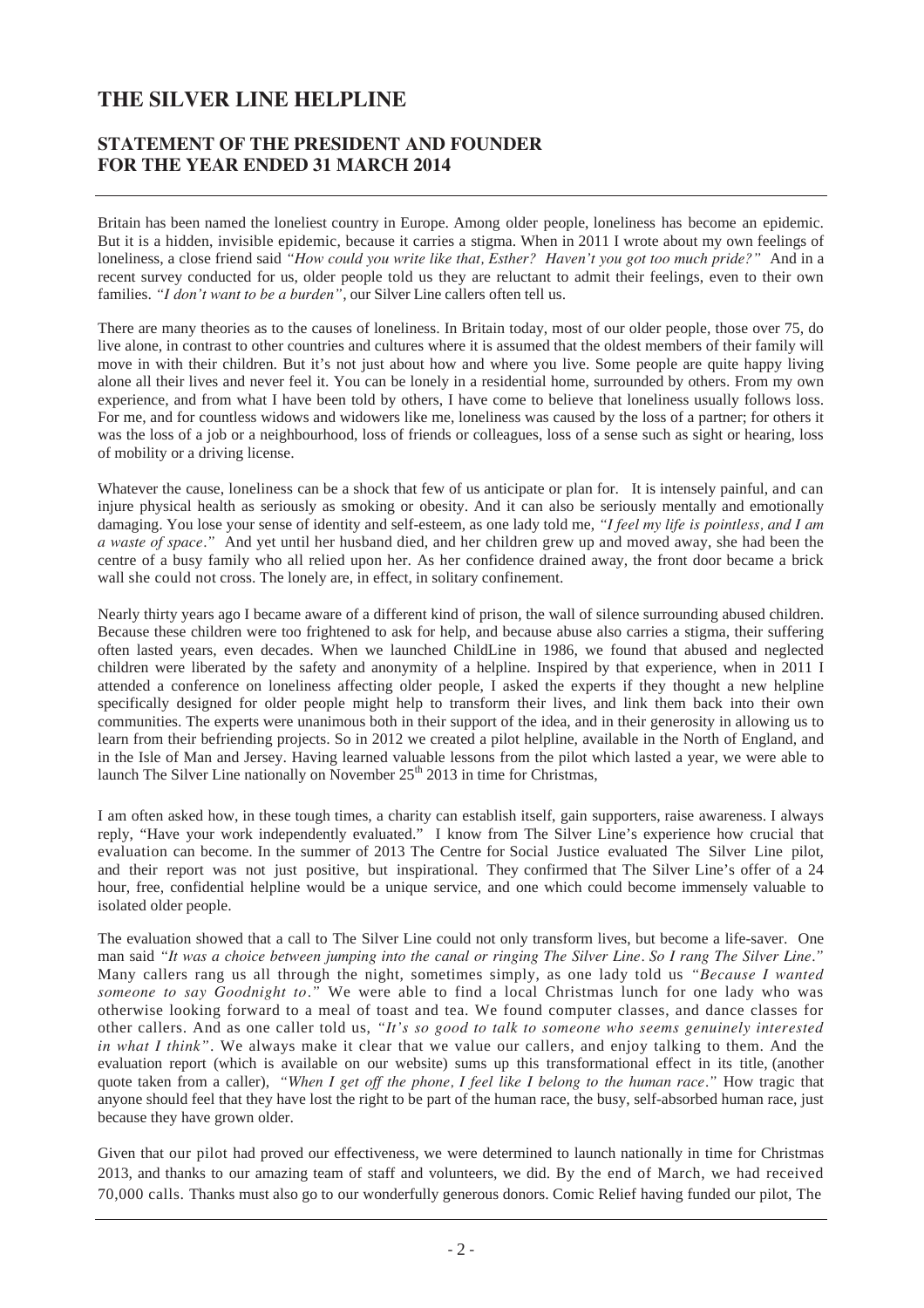## **STATEMENT OF THE PRESIDENT AND FOUNDER (Continued) FOR THE YEAR ENDED 31 MARCH 2014**

Big Lottery Fund gave us a donation which enabled us to launch nationally, right across the UK, covering half our costs for the first two years. We are deeply grateful not only to them, but also to all the other supporters listed in this report who have made it possible for us to reach out to older people, thousands of whom tell us they are utterly alone, with literally nobody else to talk to.

Have we already made a difference? Vera answers that question in a letter she sent me:

*"Dear Esther,*

*This has been my 3rd Christmas "Home Alone", but this time it was different, because of you. I've found myself thinking THANK GOD FOR SILVER LINE. It was such a wonderful idea to set this up and I'm sure it's helped thousands of people as well as me. I'm a 78 year old widow and been alone since 2006 when my husband passed away. I have rheumatoid arthritis so I'm more or less "confined to barracks."*

*Most of the time I'm alright, but sometimes I just feel like having a chat and there's no-one at that time I can phone. Now I've got the Silver Line. I feel I've got a whole lot of new friends and have had some lovely conversations. Where did you find such lovely people? I'm enclosing a donation to help you. I feel as though I've had more than my money's worth. Much love to you all at the Silver Line."*

And I would like to send much love to all our callers, and supporters, from all of us at The Silver Line.

Stuer Rantren

……………………………………………..

**Esther Rantzen CBE President and Founder of The Silver Line Helpline**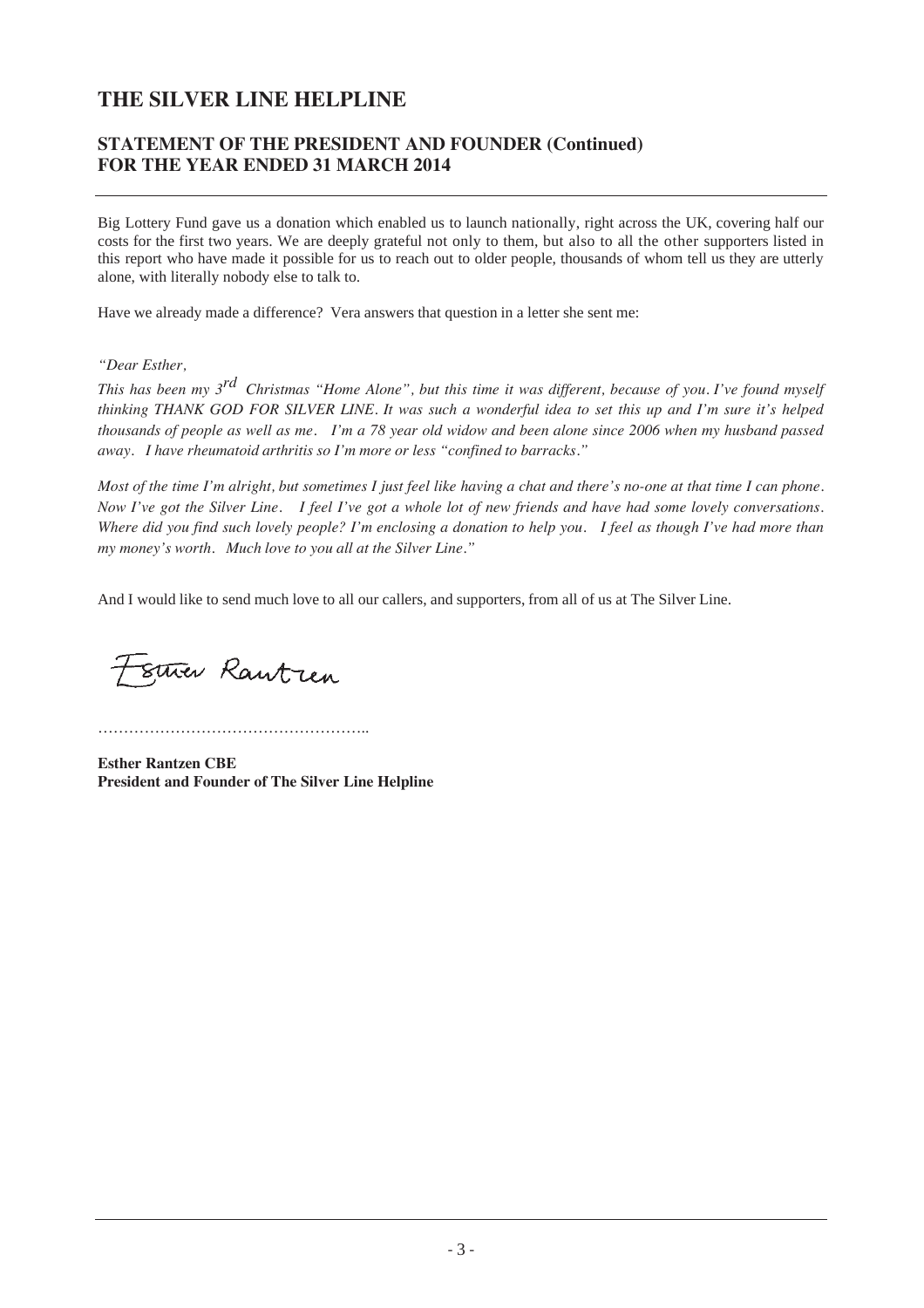## **STATEMENT OF THE CHAIR FOR THE YEAR ENDED 31 MARCH 2014**

Since taking over as Chairman I have met many of our callers and those I have spoken to have given me one clear message, that is, that The Silver Line has become their "lifeline".

Being a volunteer Silver Line Friend is one of the most rewarding things I do, chatting to Bill who lives in Manchester. We have regular phone calls and it makes my week to hear what's been happening and share the odd joke. I am beginning to think that I probably get as much out of our friendship as he does. Silver Line Friends can really help to combat loneliness among some of the most vulnerable people in our society.

I would like to express a deep debt of gratitude to those organisations and members of the public who have provided an incredible amount financial and other support to our charity in its first year. Without their help we would not have been able to answer more than 70,000 calls within the first four months of national operation. The demand for our service is increasing and so we need more support to ensure The Silver Line is sustainable in the future.

But none of this would have been possible without the extraordinary commitment of our President Esther Rantzen CBE, our Board of Trustees, our Chief Executive Sophie Andrews, our fantastic staff and volunteers. Their energy, compassion and kindness have shone through.

I can't finish without sharing the comment made by one of our callers who said "Knowing you are there helps me sleep at night - I feel safe". For me this comment highlights the importance of our endeavour to support older people who suffer loneliness and isolation at a time in their lives when they are most vulnerable.

Vateral ge

…………………………………………… **Professor Patrick Geoghegan OBE Chair of The Silver Line Helpline**

Date: 30 June 2014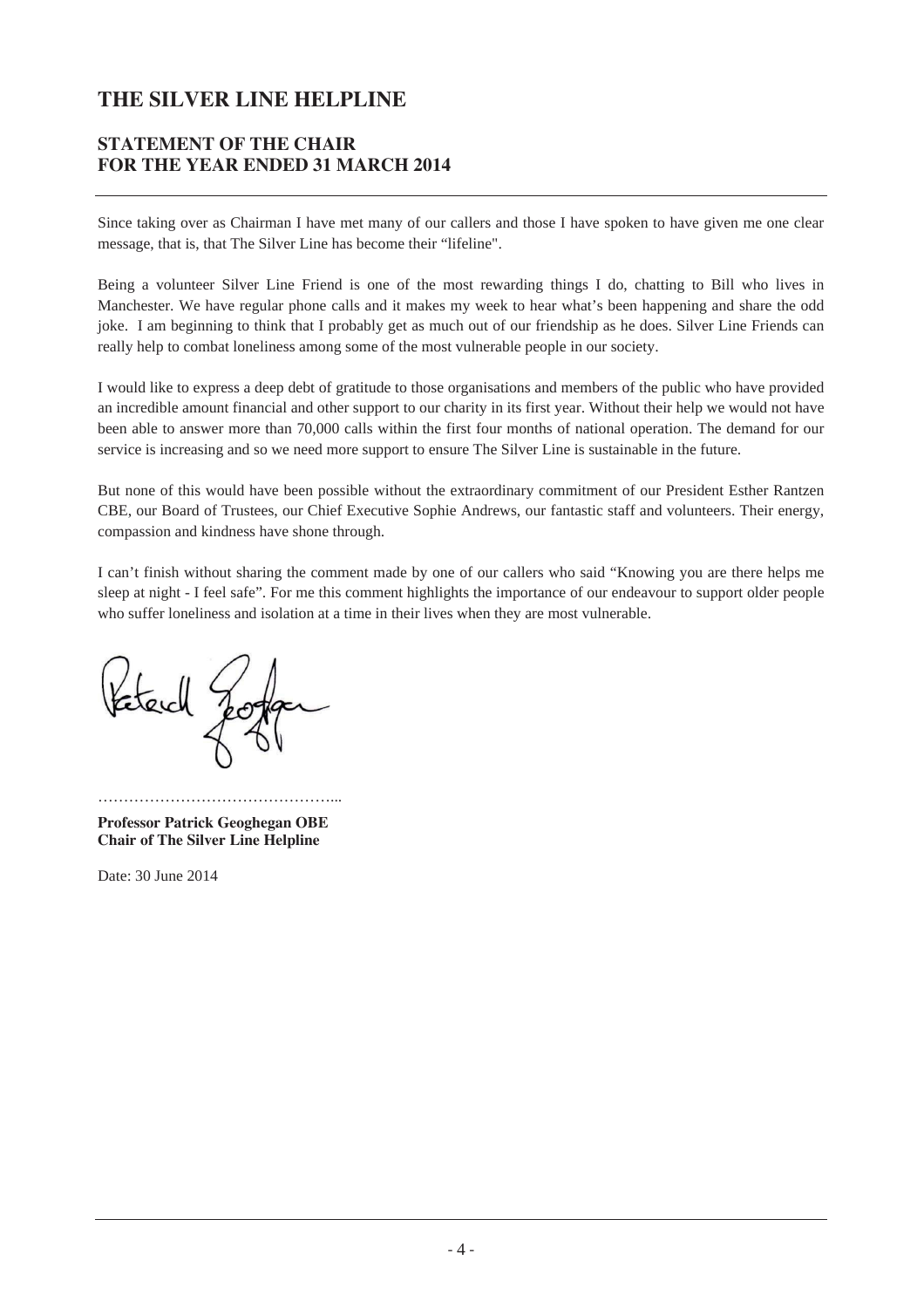## **STATEMENT OF THE CHIEF EXECUTIVE OFFICER FOR THE YEAR ENDED 31 MARCH 2014**

It hardly seems possible that it was only a year ago when I was reporting on the success of our initial pilots in the North West of England, and that we planned to launch nationally before Christmas 2013. It was a huge aspiration but my small team of staff and volunteers were committed to making our dream become a reality because we knew, even in those early days, that our service was special and met an urgent need. Our callers told us so right from the start and our volunteers and staff told us about the transformational effect we were having on the lives of the people who called us. They also told us about the impact on their own lives as they realised that their simple connection with another human being could really make a difference.

Harold Wilson famously said that "a week is a long time in politics". Our callers tell us that a day is a long time in their lives and sometimes it's only the prospect of a call from their Silver Line friend, or the calls they make to the helpline, that can get them through the day. A week for many of our callers is too long even to contemplate.

We said right from the start that we didn't want to duplicate existing services, and embracing partnerships has been at the heart of the way we have developed at all levels. We are working hard to connect older people to local or national services, working with our helpline staff to ensure that all calls are answered with empathy and care, and working with our corporate partners and supporters to ensure we are sustainable as an organisation. We recognise the strength of working in partnership with others and will continue to build on the relationships that we have developed over the last twelve months.

It's a huge compliment for us to have already been described as the "ChildLine for older people". We are seen as safe and trustworthy, and 5% of our callers have been able to share details of abuse and neglect they have experienced. 53% of callers tell us that we are the *only* people they speak to. So already we have established a unique role for older people who are completely isolated or in unsafe situations.

Our President, Esther Rantzen's simple idea is working and making a difference, and our aim now is to develop the service further and reach people in different ways. Silver Circles are conference calls with six people speaking to each other every week about shared interests. One of our callers said his Silver Circle was the first opportunity, in more than ten years, that he had spoken with a group of friends rather than to just one person. He realised how much he had missed chatting to a group of people. We will develop Silver Letters for those older people and volunteers who prefer the written word to speaking on the phone. And what a wonderful way for us to hear their life stories and snapshots from the past!

We owe it to our callers to continue to listen and respond to what they need. The Silver Line is in a unique position to reflect the views of older people to a wider audience, to those who can help to improve and change the way our society treats its oldest citizens. And that's what we will do. While this last year has been a rollercoaster journey, it's one that we have all enjoyed and one that we all remain committed to.

My thanks to Patrick Geoghegan, Esther Rantzen and the Board of Trustees for allowing me the opportunity to be Chief Executive of this new national charity. Thanks to my wonderful team of staff and volunteers who make Silver Line "happen" for 24 hours each and every day when many other services have closed.

But my greatest thanks go to the older people who have placed their trust in us and pick up the phone and share their good days, and their bad days, with us. It's a huge privilege and one that we don't take for granted. Our commitment now is to ensure we will continue to be available for them each and every day…. so no day ever needs to feel so long again.

Sophie Androns

………………………………………...

**Sophie Andrews Chief Executive Officer of The Silver Line Helpline**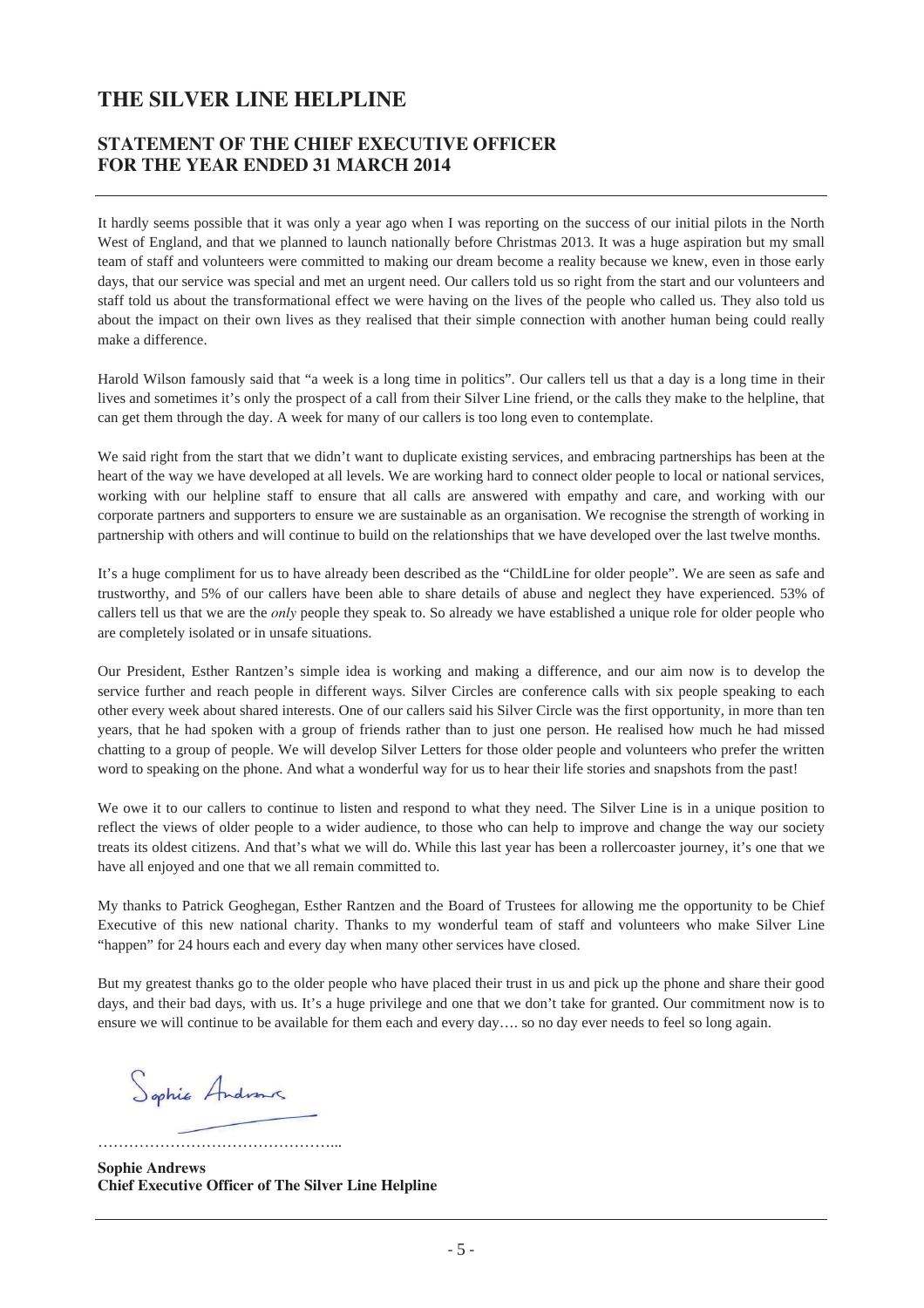## **DIRECTORS' REPORT FOR THE YEAR ENDED 31 MARCH 2014**

The trustees are pleased to present their report together with the financial statements of the Charity for the year ended 31 March 2014, which also represents the Trustees' Report which is required to be prepared by Part 8 of the Charities Act 2011.

The financial statements have been prepared in accordance with applicable accounting standards, current statutory requirements, the requirements of "Statement of Recommended Practise 2005 Accounting and Reporting by Charities" and the Charity's governing document.

The directors of the charitable company (the Charity) are its trustees for the purpose of charity law, and throughout the report and financial statements are collectively referred to as "the trustees". The trustees who served during the year are set out on page 1.

Legal and administrative information set out on page 1, and the statements of the President and Founder, Chair and of the Chief Executive Officer form part of this report.

#### **Structure, Governance and Management**

The Silver Line Helpline was incorporated as a company limited by guarantee (with an exemption from using the word limited in its company name) on 21 March 2012, and it is governed by its Memorandum and Articles of Association. The company was registered as a charity in England and Wales on 18 May 2012 and its registered number is 1147330. It was also registered as a charity in Scotland on 2 December 2013 with number SC044467.

In the last financial year we have retained our very experienced group of trustees. Towards the end of the year, our Founder Esther Rantzen stepped down as Chair and moved the new position of President, and Patrick Geoghegan took over her role as Chair. Colin Wagman resigned as a trustee at the end of year, and we thank him for his support in helping to found the charity. Christopher Belcher took over Colin's role as Deputy Chair and Jane Ashcroft assumed the role of Treasurer. Going forward our Finance and Governance subcommittee will start to review the skills of the board and will start to fill any gaps by using an open recruitment process. We will also introduce a full induction programme for new trustees and ensure that training is completed in at least one of the board meetings.

New trustees may be appointed by the members by ordinary resolution. They may also be appointed by the board of trustees, but if so the new trustees must retire at the next Annual General Meeting (AGM), although they will be eligible for re-appointment by the members at the AGM. At each AGM one third of the trustees other than those new trustees who must retire (those who have been longest in office, and then selected by lot) are subject to retirement by rotation, but are eligible for re-appointment by the members. At the company's Annual General Meeting in 2014 it is proposed that Alexander McMinn, Gary Fitzgerald and Susan Sayer will retire from office, but offer themselves for re-appointment as trustees.

The Charity is governed by a board of trustees who meet to determine the strategic direction of the Charity, and managed by a small staff team led by the Chief Executive who operationalize the strategy and deal with the day to day running of the organisation. The board have approved a business plan, budget and risk map and the charity is managed within these parameters with decisions outside of this being debated and agreed at full board meetings or within the finance and governance subcommittee. The board have met nine times in the last year (The Board met monthly initially and have now moved to a quarterly timetable with Finance and Governance meetings taking place in between). The Chief Executive reports back to the board at each meeting, and prepares a bi-monthly CEO report. The quorum for meetings of trustees is two trustees (unless there are fewer than two trustees in office). Decisions are made by majority vote and in the event of a tied vote; the Chair of the meeting has a second and deciding vote.

The Finance and Governance Committee is a sub-committee of the main board and their responsibility is to review monthly financial reports, the rolling budget, the risk register, progress against the objectives set out in the Charity's business plan. They have also compiled and keep up to date a Governance manual, which includes the Charity's written policies on areas such as Vulnerable Beneficiaries, Risk Management, Conflicts of Interest, Volunteer Management and Complaints Handling. Authority may be delegated to the Committee on specific items from time to time, but it does not have any general authority to take decisions: these must be referred to the full board for approval.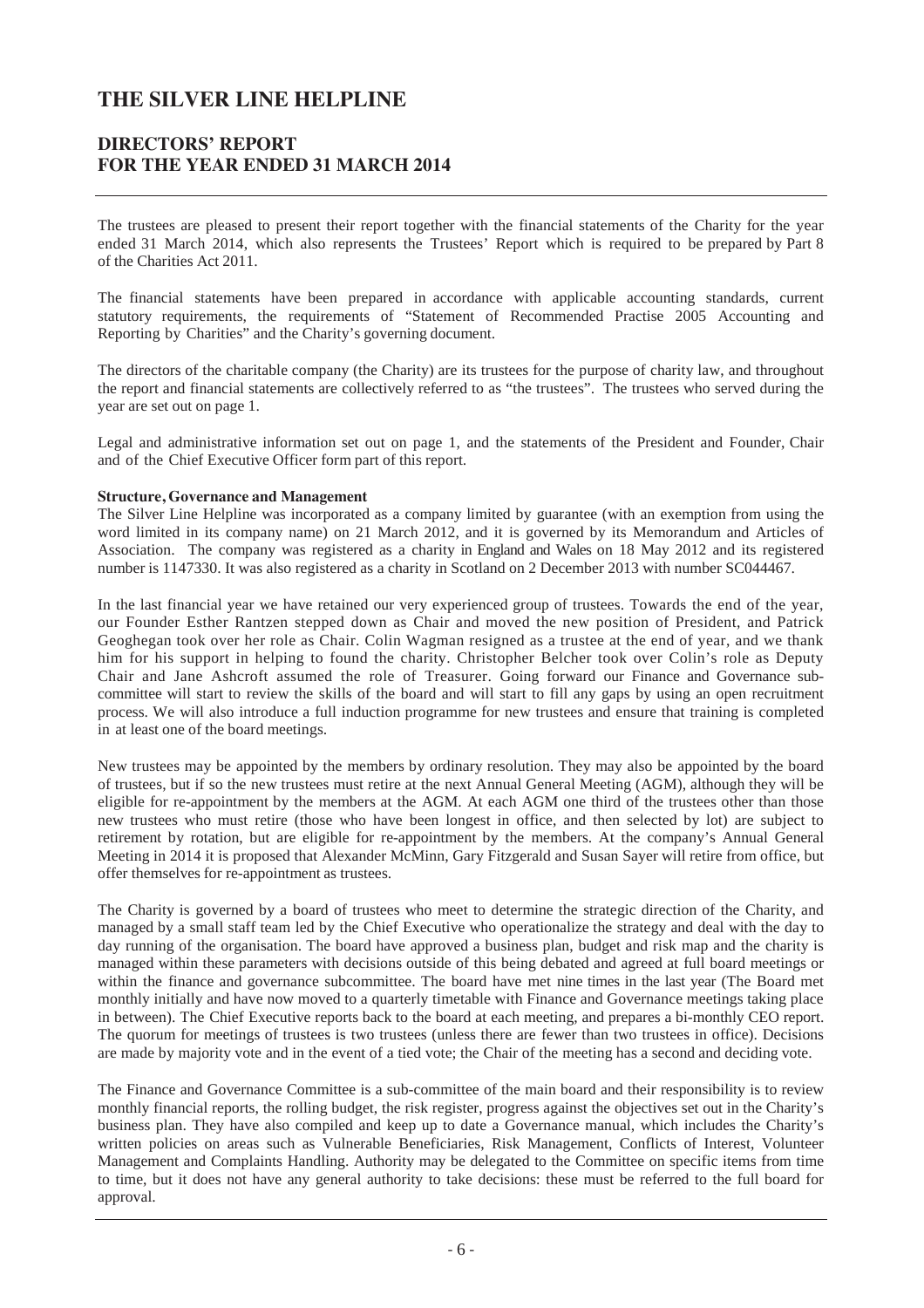## **DIRECTORS' REPORT (Continued) FOR THE YEAR ENDED 31 MARCH 2014**

#### **Structure, Governance and Management (Continued)**

The board of trustees is responsible for the management of risks faced by the Charity. The risks to which the Charity is exposed have been identified, reviewed and appropriate actions have been taken to mitigate those risks. The Charity now has Trustees Liability, Employers Liability and Public Liability policies in place.

The Charity employed the use of two helpline providers and a befriending organisation to support the pilot activities between April 2013 and November 2013. In readiness for national launch we completed a competitive tender process and selected one main provider (Fylde Coast Medical Services "FCMS") based on ethos, cultural fit, technical infrastructure, resilience and value for money. The befriending service is no longer outsourced and was brought totally in house at the time of national launch. The Charity also developed a formal partnership with Age Scotland which provides the service in Scotland between 8am - 8pm Monday to Friday. Outside of these hours, calls originating in Scotland are answered by FCMS, so that a full service is available to Scottish residents around the clock. Volunteers are recruited within Scotland and managed by staff employed by The Silver Line. Our partnership with Age Scotland means that callers receive an enhanced service during their operational hours as detailed benefits and advice information is given directly to them by the Age Scotland team (without the need to signpost elsewhere).

The number of members of the Charity permitted is unlimited.

### **Objectives and Activities for the Public Benefit**

The objectives, for which the Charity was established, as laid down in the memorandum and articles of association, are to promote the protection of older people and in particular:

- to set and up and maintain telephone lines or other means of communication or correspondence to assist older people in danger, suffering isolation, or being abused physically, sexually, mentally or financially;
- x to help older people who are in danger or in need of financial, medical, protective or like assistance and to give such older people advice, guidance and comfort; and
- to befriend and support isolated older people.

The Silver Line is a unique national service that provides three key functions to support older people:

- a sign posting service to link them into the many and varied services that exist around the country;
- a friendship service to combat loneliness; and
- a means of empowering those who may be suffering abuse and neglect and, if appropriate, transferring them to specialist services.

There are many different statutory and voluntary agencies who are able to provide assistance in tackling isolation and loneliness and its effects. The Silver Line does not aim to duplicate or replicate existing services, it enhances their effectiveness, by providing a single point of contact; a place to turn; for older people to obtain information that will connect them to or help them navigate existing statutory or voluntary services in their local community. For those older people who are lonely, Silver Line Friends provide a telephone, letter or email based friendship service. Identification of suspected abuse or neglect and referral to specialist or statutory organisations takes place where necessary and appropriate.

The Silver Line Helpline, contacted by telephone, 24/7 365 days each year, uniquely offers one single Freephone number, nationally known to be the single point of contact. National publicity and an easy-to-remember number ensures that the name and the number are at the forefront of people's minds when they don't know where to turn for help.

Callers to The Silver Line Helpline are answered by trained staff who in addition to providing information, undertake a simple assessment. We identify the callers' needs and signpost them to appropriate information, statutory service or voluntary support in their local community. We also explore whether the caller would benefit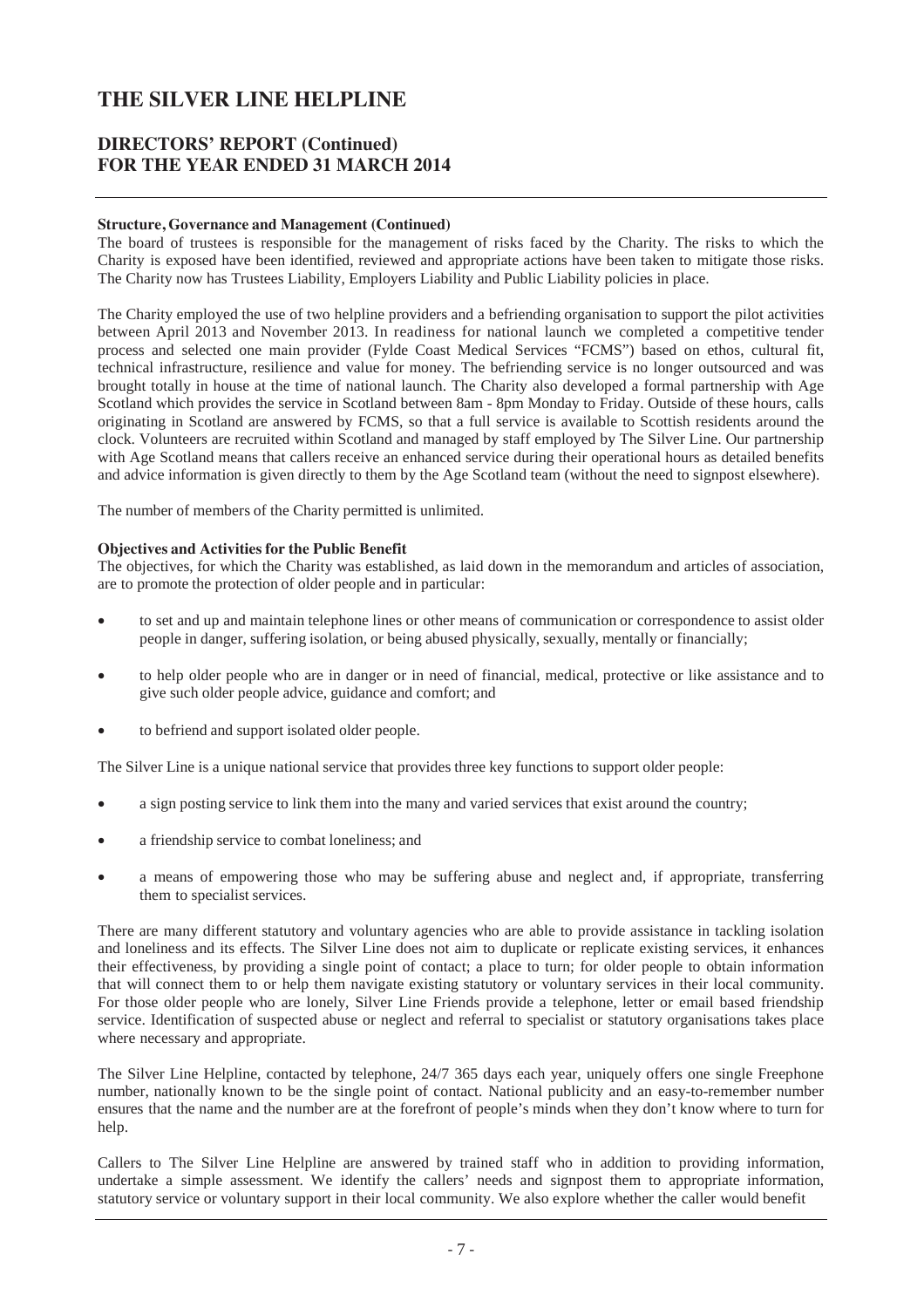## **DIRECTORS' REPORT (Continued) FOR THE YEAR ENDED 31 MARCH 2014**

#### **Objectives and Activities for the Public Benefit (continued)**

from regular contact with a volunteer known as a "Silver Line Friend" who makes weekly contact with them.

Our electronic database connects to existing information about services and support that is currently available. There is so much excellent work being carried out that could and should support older people, if only they knew of it. This allows us to put older people in touch with the provision they need.

If the caller is identified as having limited existing support networks and is lonely or isolated, The Silver Line Friends service will be offered. For those callers with hearing difficulties or a preference for email or writing, a separate friendship service is be offered.

All referrals from the helpline are managed internally by Silver Line Caller Care, a specialist team of trained staff who contact each person and assess the best type of support that can be provided. This may be a weekly telephone, email or letter contact, or even a weekly telephone conference call to discuss similar interests with a small group of people. There may even be an option to receive a number of the services outlined above (in combination with each other).

Caller Care enables all potential Silver Line callers to have a gentle assessment call(s) with a trained worker who has a social work / counsellor / people orientated professional background. This will enable a decision to be made as to whether the Silver Line caller can be referred to the friendship service straight away or if more specialist support is needed. We believe this enables us to offer the very best care to our callers as well as supporting volunteers and ensuring that we do not damage either callers or volunteers by matching people with complex or emotionally challenging needs. The Caller Care function also supports volunteers who may notice a change in needs of the caller they are supporting and may want some extra advice and support. In addition we have introduced a well-being call into the process which means that callers receive a weekly call whilst they are in process of being matched to a volunteer – this means that callers have a regular contact from us which is especially important during times where they may be high demand for our friendship service. Our callers will not be left without any contact during this time.

Once matched, The Silver Line friends (volunteers) provide a booked telephone or email / letter befriending contact once a week. Volunteers are DBS checked and work in pairs (virtually or from a volunteer's home or a central office location). All calls are recorded and basic notes relating to each contact are made. Volunteer managers support the callers and volunteers and ensure both parties are happy with the pairing. A review takes place every 12 weeks (at a minimum). After national launch in November 2013, we received over 6,000 enquiries from potential volunteers. We now have approximately 600 fully trained and supported volunteers making weekly friendship calls to older people. We have developed volunteering policies and procedures and a volunteer agreement, which is signed after training and interview.

We have continued to enjoy considerable senior management pro–bono support in areas such as commercial management, project management, human resources, marketing, legal advice, fundraising and communications. This has meant we have been continued to keep salary costs to a minimum and have been able to ensure that a high percentage of all donations are directly used to run the helpline and befriending service. We have also had extensive support from BT who provide management support and specialist advice. Going forward we would hope to be able to keep these same high levels of expertise with pro–bono support supplemented by paid staff in key areas.

The trustees confirm that in accordance with Section 17 of the Charities Act 2011, they have referred to the Charity Commission's general guidance on public benefit when reviewing the Charity's aims and objectives and in planning their future activities. We have described some of the tangible public benefits provided by the Charity under Indirect Impacts on page 12.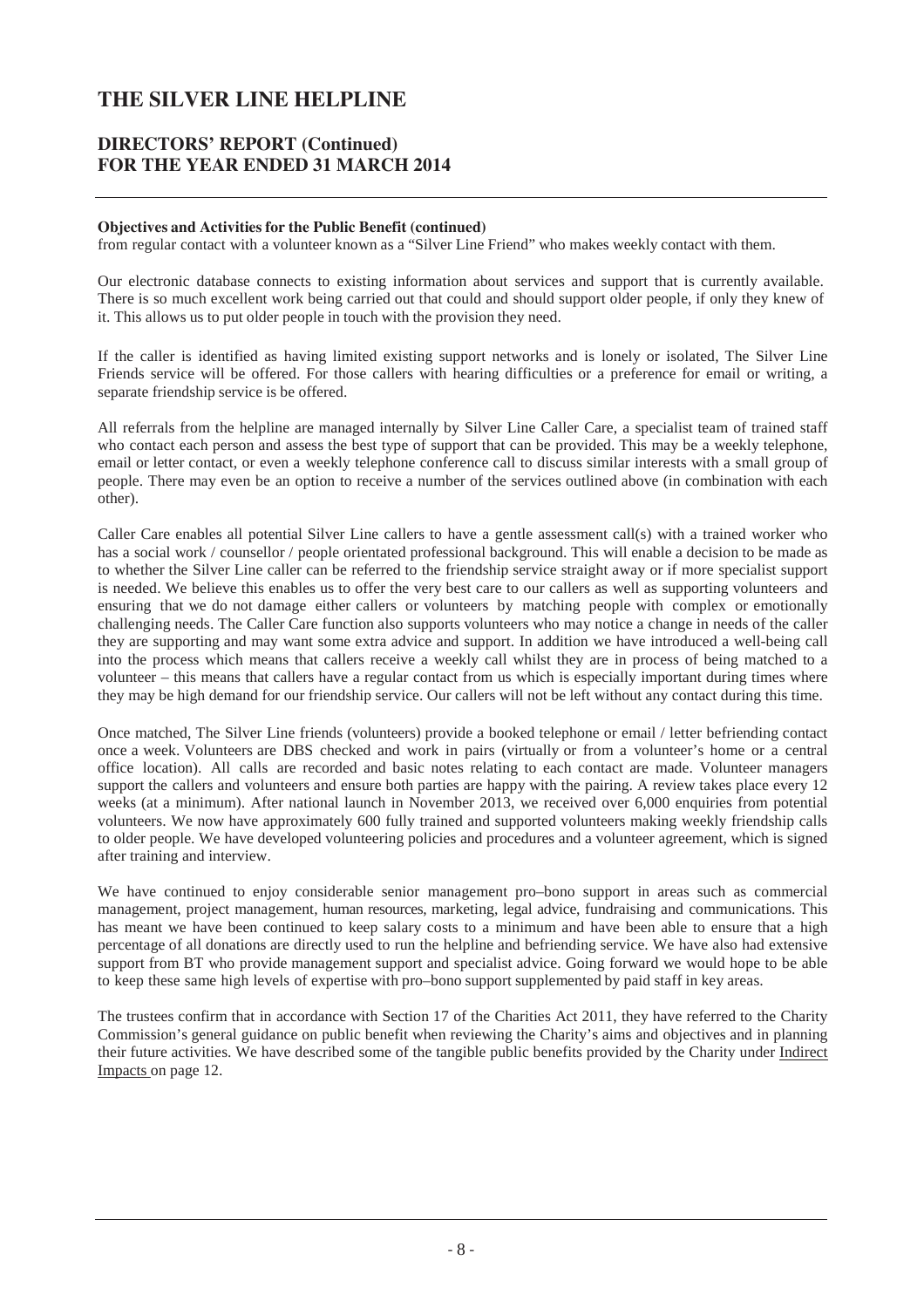## **DIRECTORS' REPORT (Continued) FOR THE YEAR ENDED 31 MARCH 2014**

#### **Achievements and Performance**

The company was registered as a charity on 18 May 2012. Following a year of successful pilots, the Charity fully launched nationally in November 2013.

## Our pilots

Pilots commenced in November 2012 in the North West region and following further funding being gained from Comic Relief we were able to extend the geographic reach into the North East region and also extend the length of the pilots so that there was no gap between pilots and national launch. This meant that there was no loss of service for our callers.

We also extended our pilots into Jersey in June 2013 as we wanted to trial new ways of reaching people who were in isolated and rural communities. The Jersey Government were extremely proactive and supportive of our service and we learnt from the roll out in the Isle of Man by taking a different approach and working with an organisation called Convey, who were commissioned to work with us in Jersey and identify local champions and "trusted people" in the community who helped us to reach the "unreachable".

Our pilots were invaluable and provided us with information relating to patterns of calls and call types that were useful when forecasting likely volumes for national launch. It also gave us further insight into the gaps in provision and the opportunities for us to link people with existing services whilst providing valuable local information to local authorities and third sector groups.

The Centre for Social Justice completed a detailed and independent evaluation on the two pilot programmes (Manchester & Isle of Man). The evaluation consisted of a three month study which commenced in May 2013. It comprised of secondary research as well as focus groups and interviews with volunteers, staff, other organisations in the voluntary sector and our callers. Given such intense, widespread loneliness, we wanted to establish if speaking to a stranger on the telephone could really make a difference. The evaluation concluded that the Silver Line has already transformed lives.

There were important lessons for us to learn from this evaluation. We learnt where we needed to improve. For instance, we also created conference calls, ('Silver Circles') so that callers are able to speak to a number of people with common interests. We created 'caller care' for callers with complex needs. And we are recruited a Head of Outreach to make sure we had enough knowledge to link callers with projects in their local communities.

When ChildLine was launched, it uncovered the shocking prevalence of abuse and neglect among our children. The Silver Line Helpline has revealed a truth about our older people which is just as shattering. The stigma attached to admitting loneliness, the reluctance in older people to ask for help because 'there are so many other people far worse off than I am' and 'I don't want to be a burden' has meant that we have ignored and neglected the deep unhappiness created by loneliness, which is afflicting so many older people.

The main aims of the evaluation were to:

- Establish how well the design and processes of the service were working to fulfil the aims and objectives of the Silver Line;
- Obtain insights into the difference it appears to be making for older people using the service: if and why it is important to them.

Evidence from the pilots and the evaluation demonstrated that the Silver Line was fulfilling its key objectives and highlighted where improvements could be made, so these could be implemented in readiness for the national launch.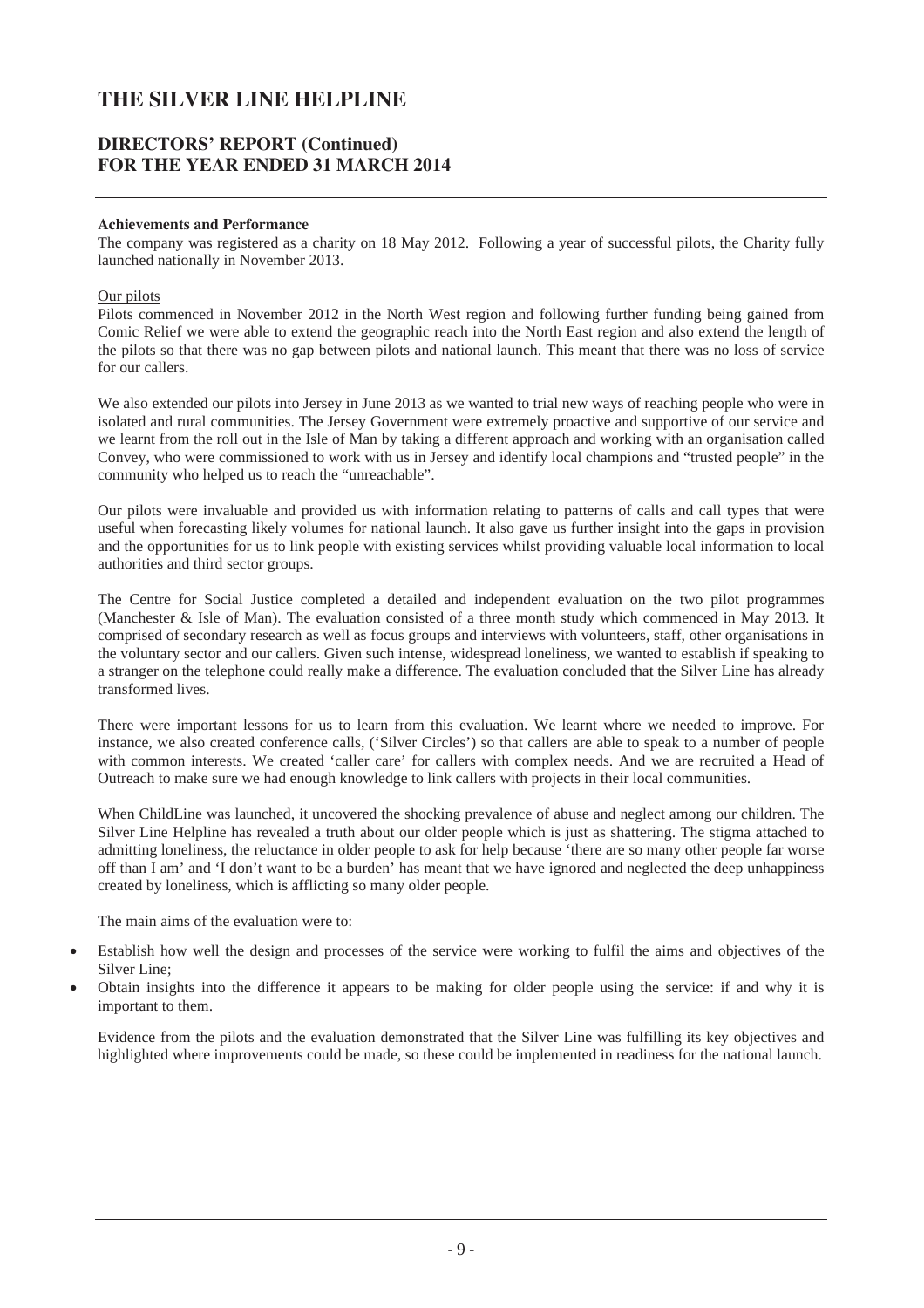## **DIRECTORS' REPORT (Continued) FOR THE YEAR ENDED 31 MARCH 2014**

## **Achievements and Performance (continued)**

Other important themes that emerged from the evaluation:

- Many older people need to be in control of the services they access, to the greatest extent possible, so that they don't feel'taken over', therefore being able to access the helpline 24/7 was popular and unique.
- The stigma of loneliness means the anonymity and non-local nature of the Silver Line are important.
- People accessed the service because they were able to trust the brand of the Silver Line, largely due to its close association with Esther Rantzen and their familiarity with the Childline service on which it is partly modelled.
- It was clear that some callers had pronounced mental health needs, for example depression severe enough to make some feel suicidal. While the Silver Line refers to other services, it is also providing valuable social support then and there, at the point of crisis.
- x The Silver Line is occupying an important 'middle space' between the Samaritans service that was considered to be only for the most needy and not accessing or admitting to any need for help at all.
- x Where individuals need more specialist support the Silver Line will have a c a ller care system in place before national launch, to triage those requesting a Silver Line friend and ensure those with high needs are regularly called by trained professionals.
- x Managing expectations from the outset and clarifying what the Silver Line is offering, particularly in terms of telephone befriending rather than face-to-face contact isimportant.

As a result of our evaluation we were able in August 2013 to secure BIG Lottery Funding (£5m over two years) which covers half our running costs and enabled us to launch before Christmas 2013. We knew from the pilots that Christmas was a particular time of great need when people had reduced access to services and in some cases little or no contact from family and friends.

#### National roll out

Our Board of trustees approved the business plan and agreed national roll out with a high profile media launch which took place on  $25<sup>th</sup>$  November 2013. A detailed implementation plan was put in place in which we developed and agreed our organisational values, recruited into key staff roles, agreed contracts with helpline provider(s), devised all policies and procedures, developed our web site and CRM systems and began to recruit volunteers who would be able to deliver the friendship service. At the same time we secured funding with a small number of founding partners, grants and trusts and developed relationships with key corporate partners and supporters.

We launched nationally on 25<sup>th</sup> November and received 3,102 calls on our first day. We had a huge amount of media focus and in our first week we took around the same number of calls as in the whole pilot period (c 8,000).

Between 25<sup>th</sup> November 2013 and 31<sup>st</sup> March 2014 we received 71,519 calls (average of 560 per day) and had over 6,000 requests for information from potential volunteers. We also received 1,300 requests for friendship from older people who required a regular weekly call.

The primary reason for calling has overwhelmingly been loneliness and isolation. 53% of callers have stated that without us, they would have no-one else to speak to. The high amount of media actively and the targeted leaflet campaigns helped us to get the message across about the purpose of our service.

55% of our callers contact us after 8pm or at weekends and this has reinforced the fact that one of the unique aspects of our service is the 24/7 service which is free for people to call and is a helpline specifically set up to support older people. 63% of our callers are female and whilst most of our callers are aged between 60-69, our biggest success rate has been with reaching over 90 year olds who represent the largest percentage of callers within their respective % of the older population.

The Silver Line Facebook and Twitter following is growing. At launch we had 291 likes on Facebook, this has increased by 524% to 1,526. On Twitter we have had a 224% increase in followers from 940 to 2,107.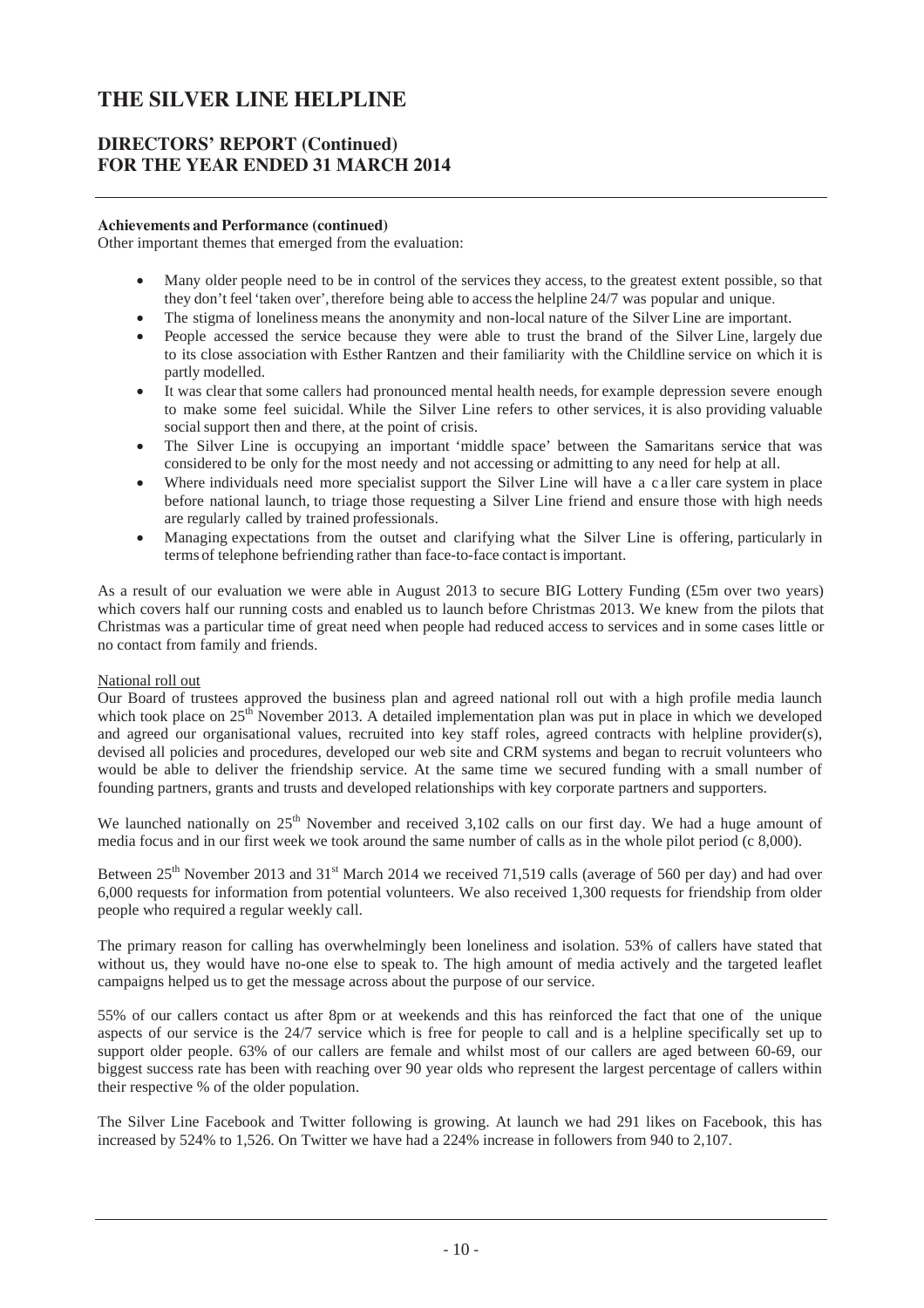## **DIRECTORS' REPORT (Continued) FOR THE YEAR ENDED 31 MARCH 2014**

#### **Achievements and Performance (continued)**

We are continuing to actively promote our service at local level and we have sent out over 90,000 leaflets and receive requests for information on a daily basis.

We were extremely fortunate to secure prime time media coverage at the end of March 2014 when one of our callers was featured on Sports Relief, which attracted over 10 million viewers.

#### Indirect Impacts

There are many potential indirect impacts of our service and analysis of our data will be invaluable to a wide range of stakeholders including local authorities, government, social services and the care sector. Anticipated indirect impacts include:

- Healthcare savings due to happier, healthier older people spending less time in hospital or doctors' surgeries;
- Less stress for families and carers of older people;
- $\bullet$  Benefits to volunteers including personal and professional development;
- Improvement in the care provided to older people (i.e. poor levels of care will not go unnoticed so in theory care provision should be improved);
- Better understanding of the needs of older people amongst the general public and therefore a general increase in intergenerational interaction; and
- Supporting other agencies (through signposting) by effectively providing outreach help for other age related organisations.

We are projecting that we will receive up to one million calls within the first 12 months of national operation, which will in turn create a demand for the friendship service of up to 12,000 older people.

We will be continuing to analyse the impact of our service through an evaluation which will be completed by Anglia Ruskin University during 2014/15.

#### **Financial Review**

The Charity's activities resulted in net unrestricted income of £125,891 and net restricted income of £190,899 for the year. At the year end, the Charity held £868,900 in cash at bank, out of which £220,117 was payable in accrued expenditure.

The Charity prepares a rolling two-year income and expenditure forecast, which is regularly reviewed and compared against management accounts which are prepared monthly. They are also presented at each meeting of the board of trustees.

Aside from the £5m BIG Lottery grant, we have received substantial grants and donations from both individuals and organisations and without this considerable support we would have been unable to launch nationally at the end of November 2013. As a performance related grant, the proportion of the BIG Lottery grant relating to this financial year has been recognised in the statement of financial activities.

The Charity has a lease over an office in London for the use of its staff, which it is permitted to use with a rolling one-month notice period. The Charity benefits from a reduced rental charge, and the reduction has been recognised as a donation in kind in the statement of financial activities.

There are no funds in deficit at the date of the financial statements. The Charity's financial position at the balance sheet date is sufficient to meet on-going expenditure and commitments. However the Charity is reliant on future grants, donations or other new sustainable income streams in order to be able to operate in the future.

The Charity's reserves consist of its Unrestricted Fund, which had a balance of £364,553 and Restricted Funds, which had a balance of £302,302. The nature and purpose of the restricted funds are described in note 11 to the financial statements. It is a medium term aim of the trustees to increase the level of reserves to be able to keep a balance of six months expenditure. The trustees will continue to review the level of reserves of the Charity.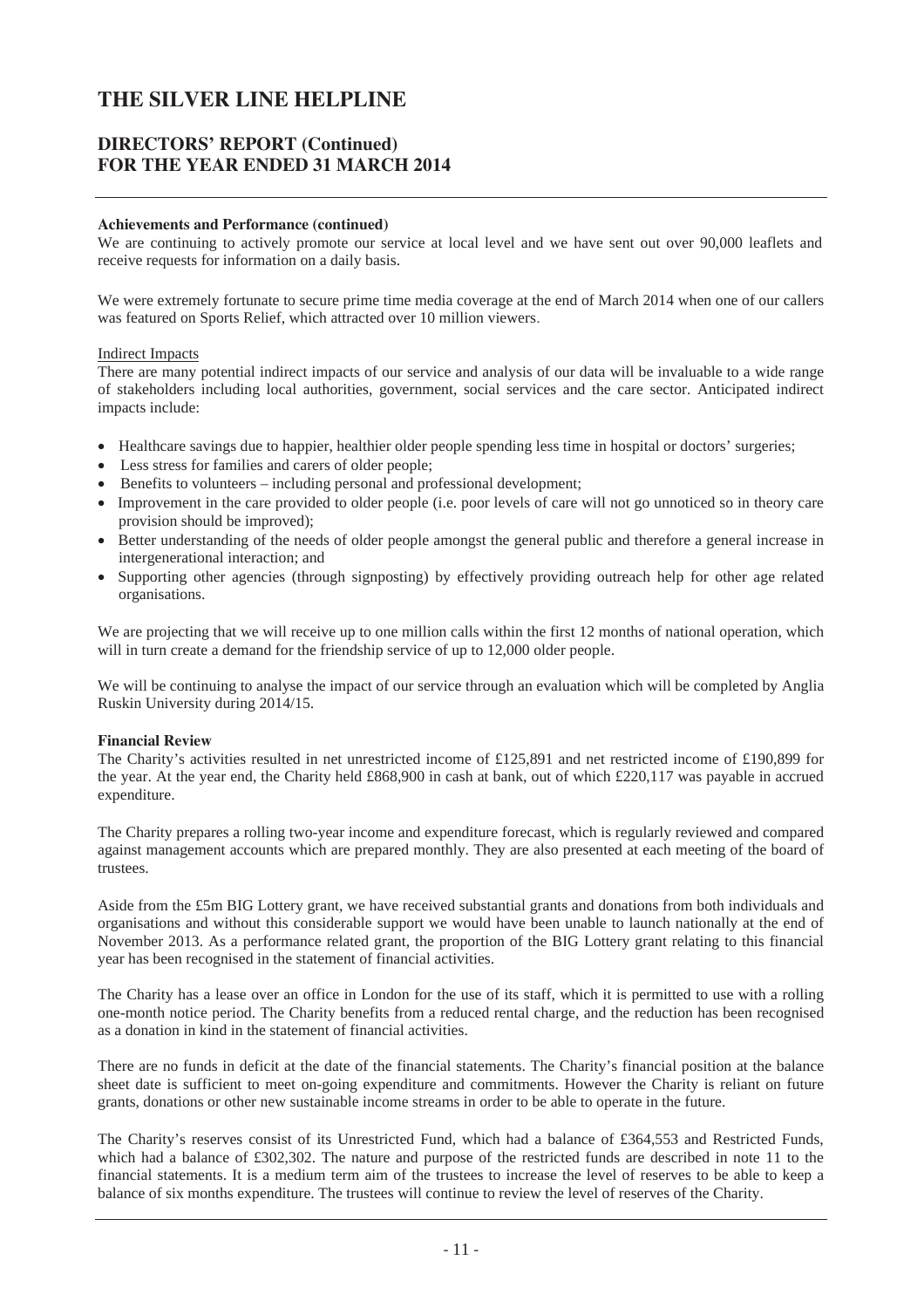## **DIRECTORS' REPORT (Continued) FOR THE YEAR ENDED 31 MARCH 2014**

### **Financial Review (continued)**

No material investments are held at this time but the trustees will consider an appropriate investment policy in the future as further funds are raised.

The trustees did not hold any funds as Custodian Trustee during the year.

#### **Plans for future periods**

Now we have launched nationally we are in the process of developing our business plan and ensuring that we raise awareness of the service at the same time as we raise funds and secure sustainable income. This will mean that we can ensure that every call continues to be answered and that demand does not outweigh our resources.

Our long-term fundraising strategy is being developed and will include a range of activities to generate the finances needed. We have started the process of recruiting a Director of Fundraising who will develop these plans. We also have a member of the trustee board who acts as a "Fundraising Champion" and who has had considerable fundraising experience.

We will continue to grow our partnership funding offer, providing membership to our Stakeholders Council in return for a minimum donation of £150,000. Corporate partners and sponsorship opportunities have been identified to raise funds or secure gifts in kind. We have already been selected as a "Charity of the Year" partnership for 2015 and 2016 which we are advised will raise in excess of £250,000 per annum.

Trusts, foundations, events and major individual donors will be an important source of income and we will create relationship programmes to ensure that our donors will continue to support Silver Line wherever possible. We are also looking into developing other sustainable income sources such as providing reassurance calls on a commercial basis.

We will begin to build an individual giving programme and legacy programme so that once funding from our current supporters is completed, we will have secured a good-sized public donor base capable of raising significant funds.

We have proved since national launch that our service is unique and that a simple connection with another human being can literally transform the lives of older people who contact us. We are committed to developing our service and ensuring that no call goes unanswered and that the legacy of the Silver Line is here for years to come.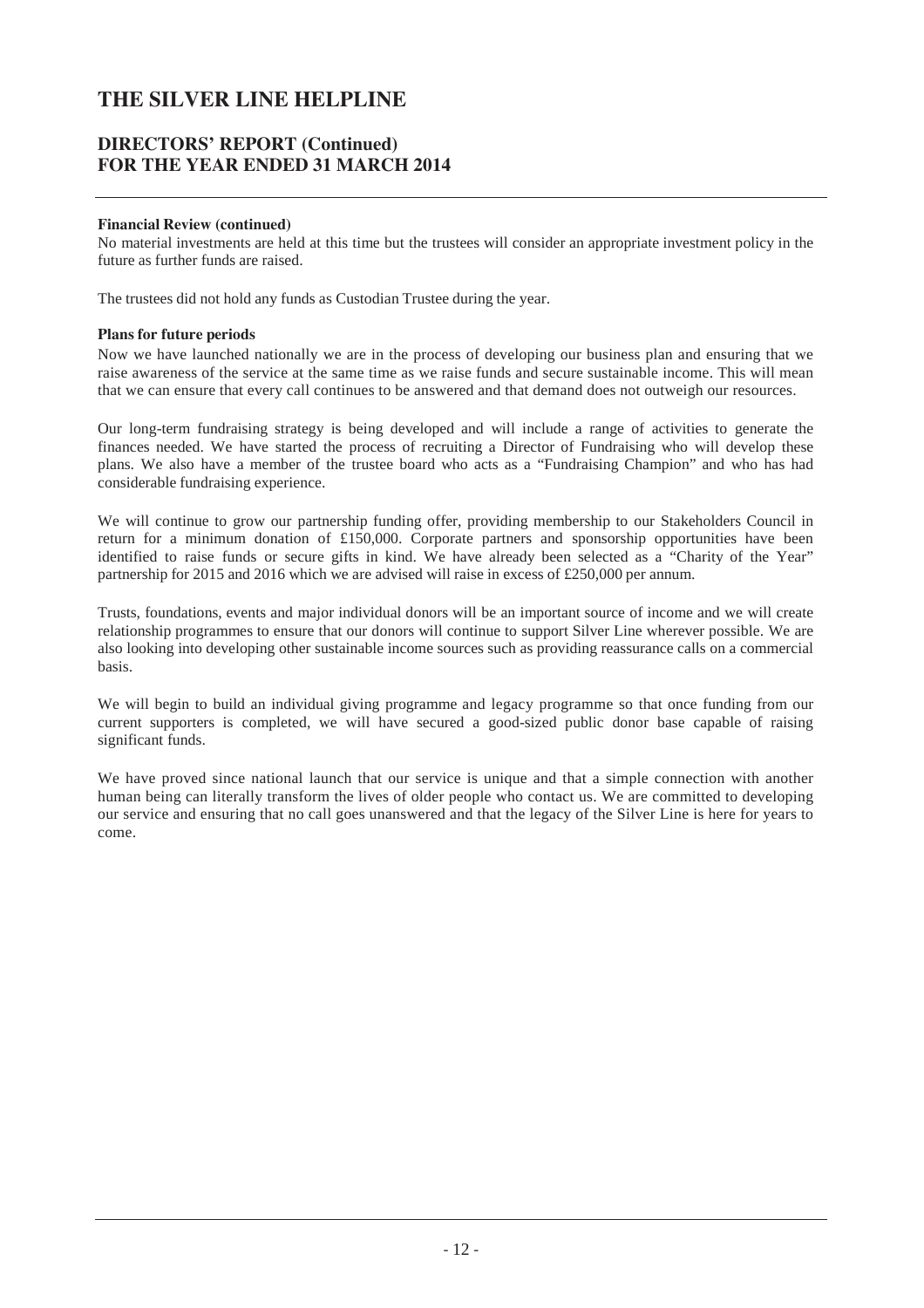## **DIRECTORS' REPORT (Continued) FOR THE YEAR ENDED 31 MARCH 2014**

#### **Statement of Trustees' responsibilities**

The Trustees, who are also Directors of The Silver Line Helpline for the purposes of company law, are responsible for preparing the Directors' Report and the financial statements in accordance with applicable law and United Kingdom Accounting Standards (United Kingdom Generally Accepted Accounting Practice).

Company law requires the Trustees to prepare financial statements for each financial year which give a true and fair view of the state of affairs of the charitable company and of the incoming resources and application of resources, including the income and expenditure, of the charitable company for that period.

In preparing these financial statements, the Trustees are required to:

- select suitable accounting policies and then apply them consistently;
- observe the methods and principles in the Charities SORP;
- make judgments and accounting estimates that are reasonable and prudent;
- x state whether applicable United Kingdom accounting standards have been followed, subject to any material departures disclosed and explained in the financial statements; and
- prepare the financial statements on the going concern basis unless it is inappropriate to presume that the charitable company will continue to operate.

The Trustees are responsible for keeping adequate accounting records that disclose with reasonable accuracy at any time the financial position of the charitable company and enable them to ensure that the financial statements comply with the Companies Act 2006. They are also responsible for safeguarding the assets of the charitable company and hence for taking reasonable steps for the prevention and detection of fraud and other irregularities.

In so far as the Trustees are aware:

- there is no relevant audit information of which the charitable company's auditor is unaware; and
- the Trustees have taken all steps that they ought to have taken to make themselves aware of any relevant audit information and to establish that the auditor is aware of that information.

By order of the Trustees

eforcept

…………………………………….. **Jane Ashcroft CBE Trustee (Treasurer)**

Date: 30 June 2014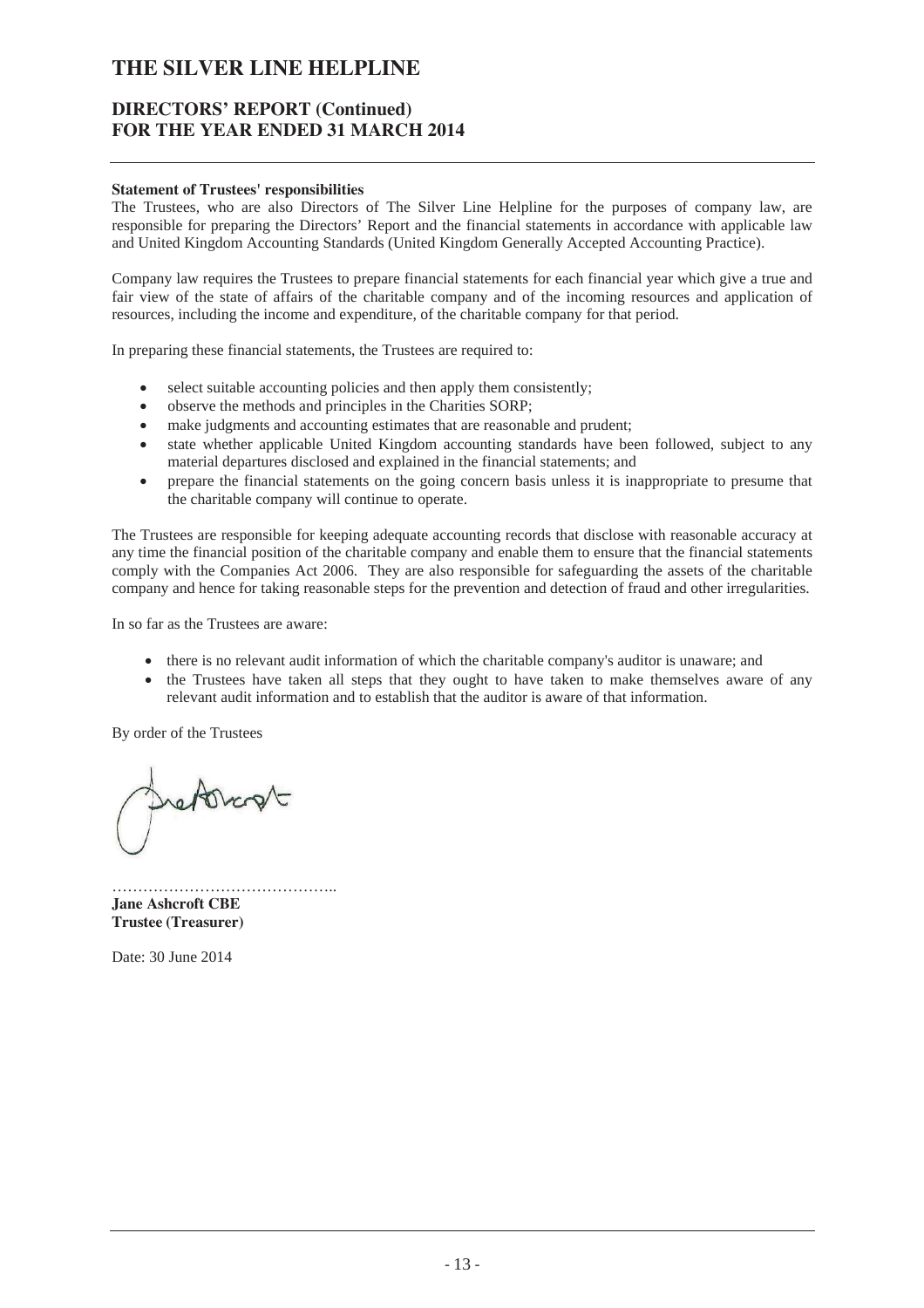## **INDEPENDENT AUDITOR'S REPORT TO THE TRUSTEES OF THE SILVER LINE HELPLINE**

We have audited the financial statements of The Silver Line Helpline for the year ended 31 March 2014 comprising the Statement of Financial Activities, the Balance Sheet and related notes to the financial statements 1-18. The financial reporting framework that has been applied in their preparation is applicable law and United Kingdom Accounting Standards (United Kingdom Generally Accepted Accounting Practice).

This report is made solely to the charity's members, as a body, in accordance with Chapter 3 of Part 16 of the Companies Act 2006. Our audit work has been undertaken so that we might state to the charity's members those matters we are required to state to them in an auditor's report and for no other purpose. To the fullest extent permitted by law, we do not accept or assume responsibility to anyone other than the charity and the charity's members as a body, for our audit work, for this report, or for the opinions we have formed.

#### **Respective responsibilities of trustees and auditors**

As explained more fully in the Statement of Trustees' Responsibilities set out on page 13, the trustees (who are also the directors of the charitable company for the purposes of company law) are responsible for the preparation of the financial statements and for being satisfied that they give a true and fair view.

Our responsibility is to audit and express an opinion on the financial statements in accordance with applicable law and International Standards on Auditing (UK and Ireland). Those standards require us to comply with the Auditing Practices Board's (APB's) Ethical Standards for Auditors.

### **Scope of the audit of the financial statements**

An audit involves obtaining evidence about the amounts and disclosures in the financial statements sufficient to give reasonable assurance that the financial statements are free from material misstatement, whether caused by fraud or error. This includes an assessment of: whether the accounting policies are appropriate to the charitable company's circumstances and have been consistently applied and adequately disclosed; the reasonableness of significant accounting estimates made by the Trustees; and the overall presentation of the financial statements. In addition, we read all the financial and non-financial information in the Directors' Report to identify material inconsistencies with the audited financial statements. If we become aware of any apparent material misstatements or inconsistencies we consider the implications for our report.

#### **Opinion on financial statements**

In our opinion the financial statements:

- give a true and fair view of the state of the charitable company's affairs as at 31 March 2014 and of its incoming resources and application of resources, including its income and expenditure, for the year then ended;
- have been properly prepared in accordance with United Kingdom Generally Accepted Accounting Practice; and
- have been prepared in accordance with the requirements of the Companies Act 2006.

#### **Opinion on other matter prescribed by the Companies Act 2006**

In our opinion the information given in the Directors' Report for the financial year ended 31 March 2014 for which the financial statements are prepared is consistent with the financial statements.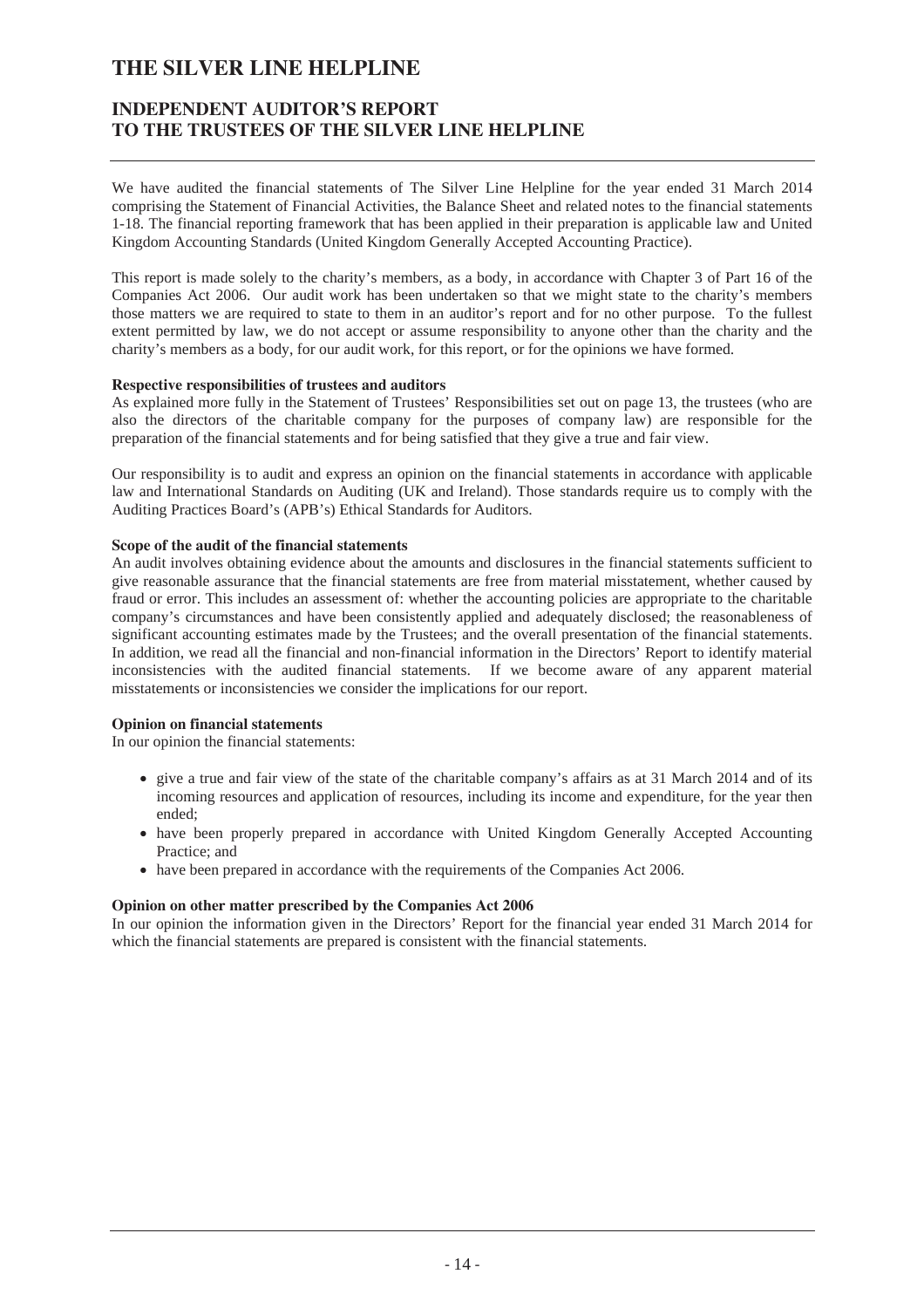## **INDEPENDENT AUDITOR'S REPORT (continued) TO THE TRUSTEES OF THE SILVER LINE HELPLINE**

### **Matters on which we are required to report by exception**

We have nothing to report in respect of the following matters where the Companies Act 2006 requires us to report to you if, in our opinion:

- adequate accounting records have not been kept or returns adequate for our audit have not been received from branches not visited by us; or
- the financial statements are not in agreement with the accounting records and returns; or
- certain disclosures of Trustees' remuneration specified by law are not made; or
- we have not received all the information and explanations we require for our audit; or
- the trustees were not entitled to prepare the financial statements in accordance with the small companies regime and take advantage of the small companies exemption to prepare a strategic report.

 $\partial M$ 

…………………………… **Andrew Moss FCA (Senior Statutory Auditor) For and on behalf of Lewis Golden & Co Chartered Accountants and Statutory Auditors** 40 Queen Anne Street London W1G 9EL

Dated: 30 June 2014.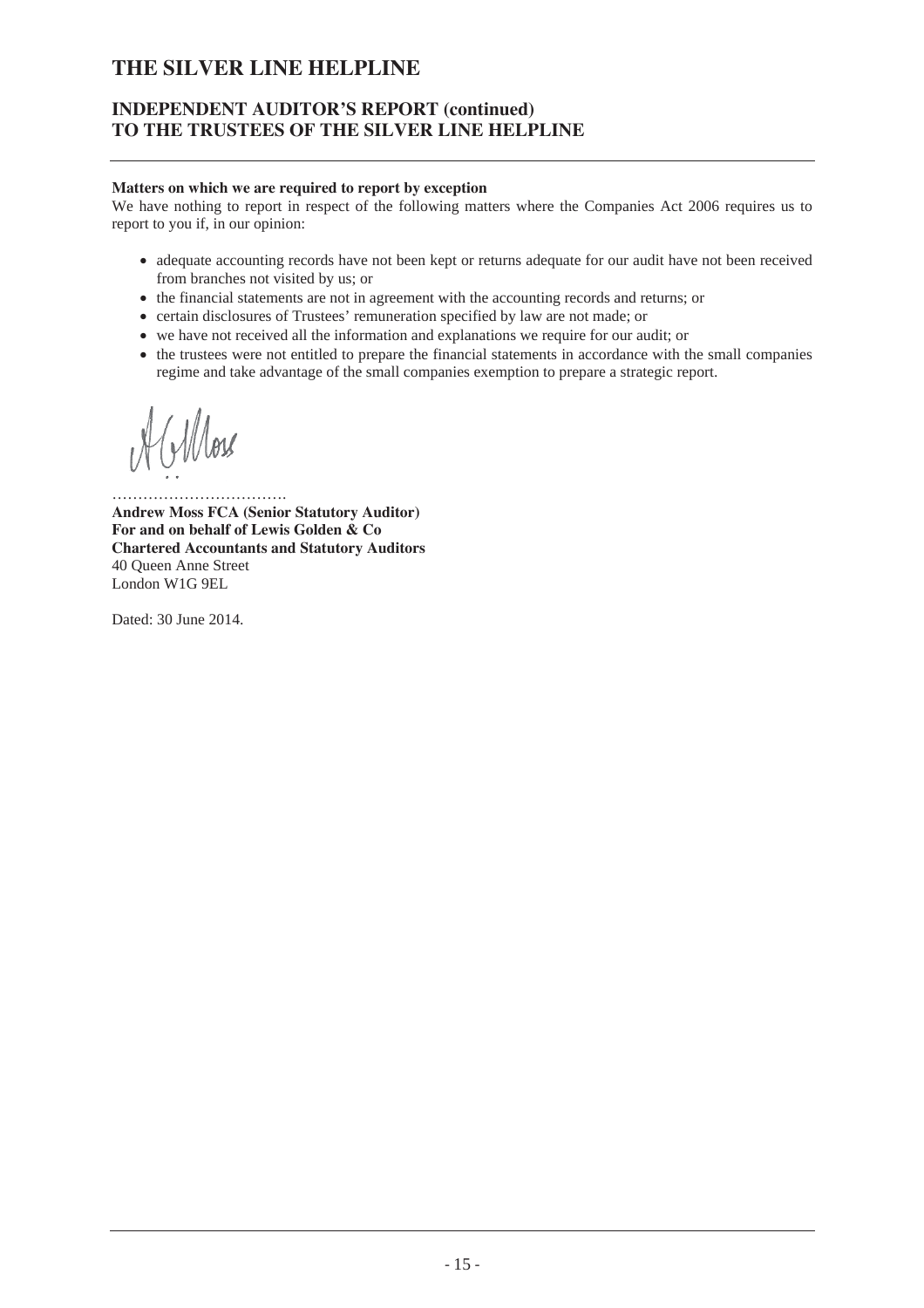## **STATEMENT OF FINANCIAL ACTIVITIES (including the income and expenditure account) FOR THE YEAR ENDED 31 MARCH 2014**

|                                                                                                                                                 | <b>Notes</b>   | <b>Restricted</b><br><b>Funds</b><br><b>Year Ended</b><br>31.03.14<br>£ | <b>Unrestricted</b><br><b>Funds</b><br><b>Year Ended</b><br>31.03.14<br>£ | <b>Total</b><br><b>Funds</b><br><b>Year Ended</b><br>31.03.14<br>£ | <b>Total</b><br><b>Funds</b><br><b>Period Ended</b><br>31.03.13<br>£ |
|-------------------------------------------------------------------------------------------------------------------------------------------------|----------------|-------------------------------------------------------------------------|---------------------------------------------------------------------------|--------------------------------------------------------------------|----------------------------------------------------------------------|
| <b>Incoming resources</b>                                                                                                                       |                |                                                                         |                                                                           |                                                                    |                                                                      |
| Incoming resources from generated funds                                                                                                         |                |                                                                         |                                                                           |                                                                    |                                                                      |
| Voluntary income                                                                                                                                | $\overline{2}$ | 1,563,967                                                               | 514,088                                                                   | 2,078,055                                                          | 616,096                                                              |
| <b>Total incoming resources</b>                                                                                                                 |                | 1,563,967                                                               | 514,088                                                                   | 2,078,055                                                          | 616,096                                                              |
| <b>Resources expended</b><br>Costs of generating funds:<br>Costs of generating<br>voluntary income<br>Charitable activities<br>Governance costs | 4<br>5<br>6    | 7,294<br>1,297,475<br>68,299                                            | 66,515<br>153,336<br>168,346                                              | 73,809<br>1,450,811<br>236,645                                     | 49,490<br>107,332<br>109,209                                         |
| <b>Total resources expended</b>                                                                                                                 |                | 1,373,068                                                               | 388,197                                                                   | 1,761,265                                                          | 266,031                                                              |
| Net incoming resources for the period /<br>net movement in funds                                                                                |                | 190,899                                                                 | 125,891                                                                   | 316,790                                                            | 350,065                                                              |
| Fund balances brought forward                                                                                                                   |                | 111,403                                                                 | 238,662                                                                   | 350,065                                                            |                                                                      |
| <b>Fund balances carried forward</b><br>as at 31 March 2014                                                                                     |                | 302,302                                                                 | 364,553                                                                   | 666,855                                                            | 350,065                                                              |

All activities relate to continuing operations.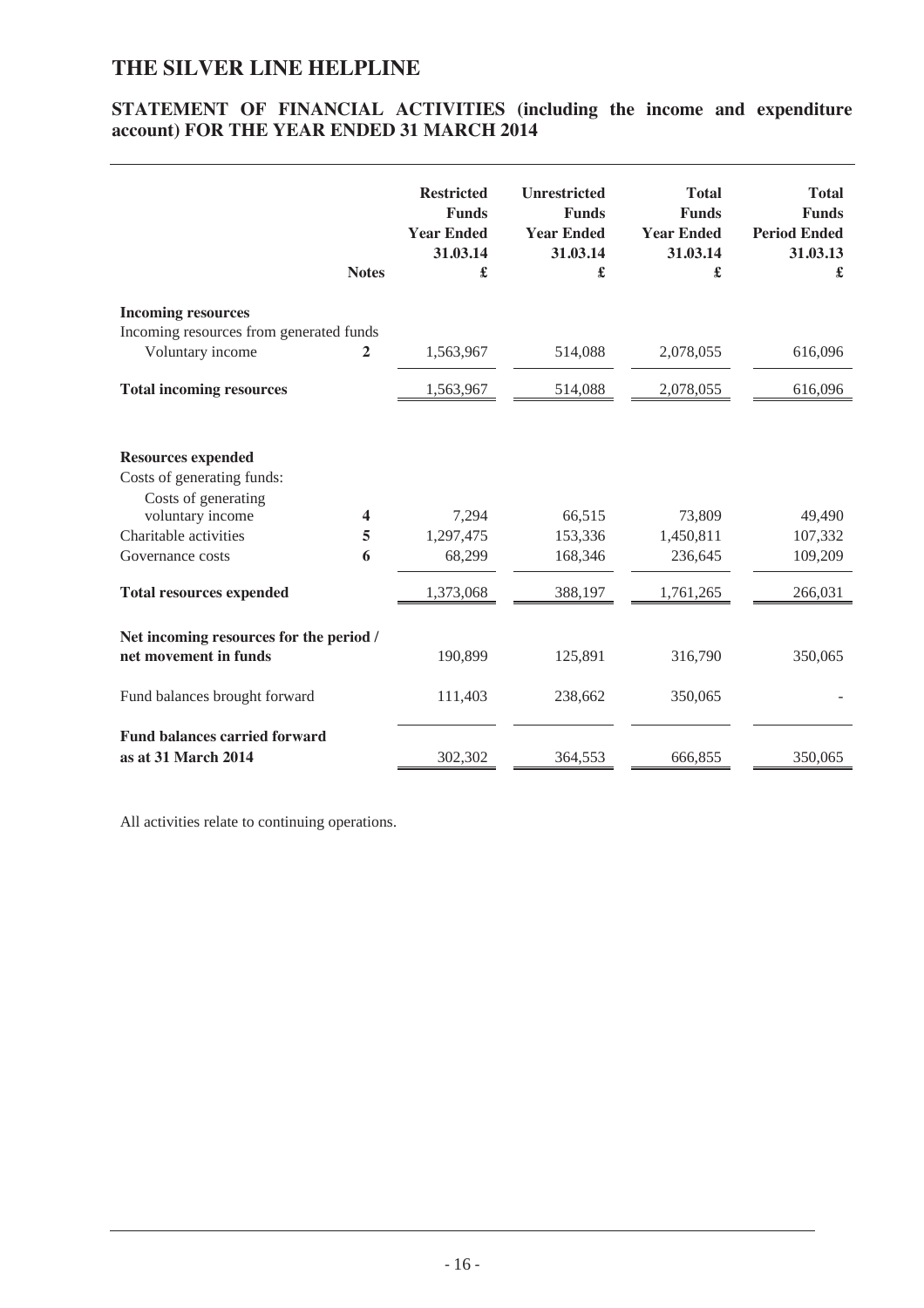## **BALANCE SHEET AS AT 31 MARCH 2014**

|                                                          | <b>Notes</b> | 2014<br>$\pmb{\mathfrak{L}}$ | 2014<br>£ | 2013<br>£ |
|----------------------------------------------------------|--------------|------------------------------|-----------|-----------|
| <b>Fixed assets</b>                                      |              |                              |           |           |
| <b>Tangible Assets</b>                                   | 7            |                              | 11,787    | 2,998     |
| <b>Current assets</b>                                    |              |                              |           |           |
| Cash at bank and in hand                                 |              | 868,900                      |           | 376,990   |
| Debtors                                                  | 8            | 6,285                        |           |           |
|                                                          |              | 875,185                      |           | 376,990   |
| <b>Creditors: amounts falling due within</b><br>one year |              |                              |           |           |
| Accruals and Deferred Income                             | 9            | (220, 117)                   |           | (29, 923) |
| <b>Net current assets</b>                                |              |                              | 655,068   | 347,067   |
| <b>Total assets less current liabilities</b>             |              |                              | 666,855   | 350,065   |
| <b>Represented by:</b>                                   |              |                              |           |           |
| Unrestricted funds                                       | 10           |                              | 364,553   | 238,662   |
| Restricted funds                                         | 11           |                              | 302,302   | 111,403   |
| <b>Total Charity funds</b>                               |              |                              | 666,855   | 350,065   |

These financial statements have been prepared in accordance with the special provisions of part 15 of the Companies Act 2006 relating to small companies and with the Financial Reporting Standard for Smaller Entities (effective April 2008).

The financial statements were approved by the Board on 30 June 2014 and signed on their behalf by:

Dragt  $\omega$ 

Vateral

…………………………………. ..……….………………………………. **Trustee (Treasurer)** Trustee (Chair)

**Jane Ashcroft CBE Professor Patrick Geoghegan OBE**

**The Silver Line Helpline (Company Number 08000807) (Charity Number 1147330 – England and Wales) (Charity Number SC044467 – Scotland)**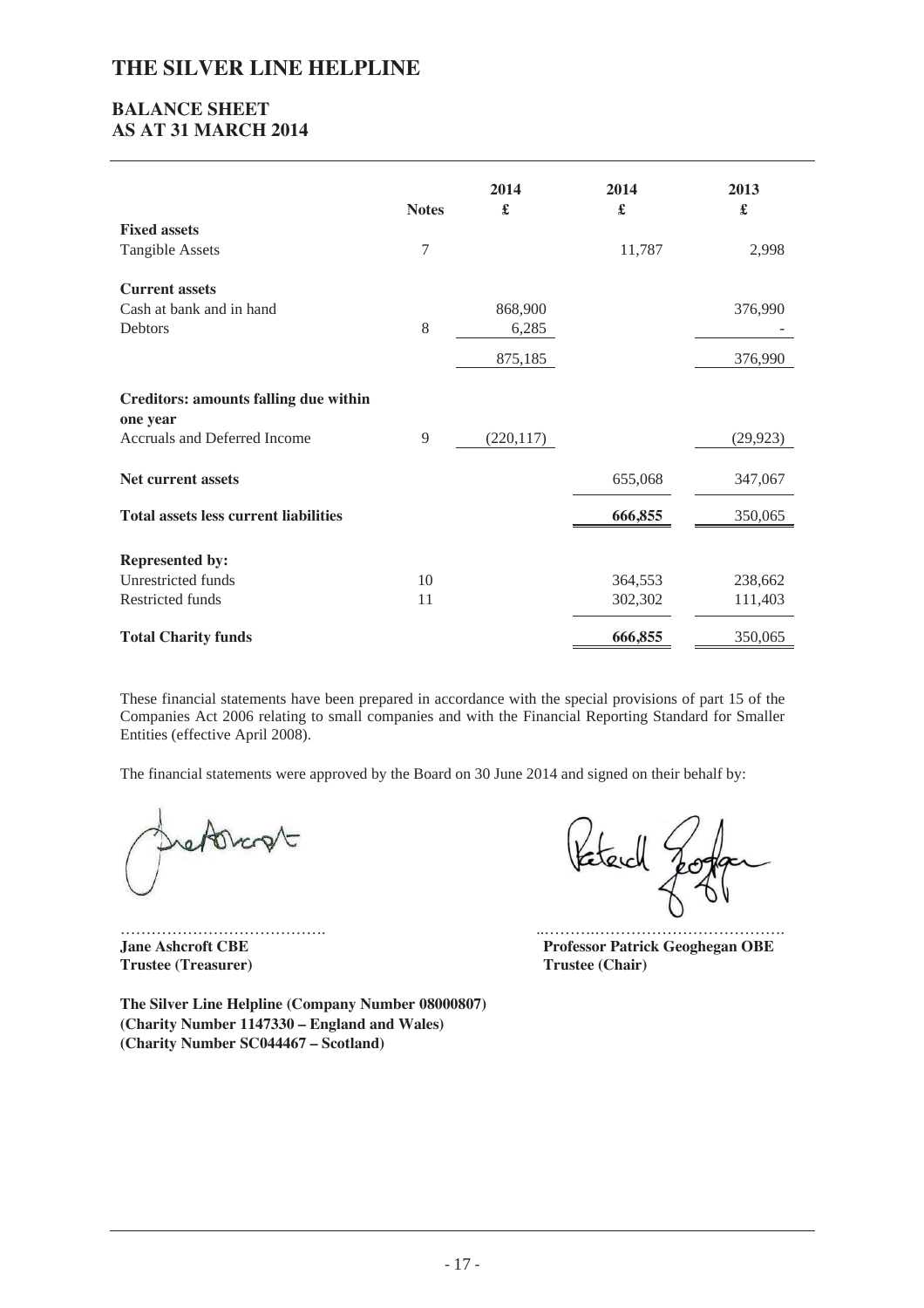## **NOTES TO THE FINANCIAL STATEMENTS FOR THE YEAR ENDED 31 MARCH 2014**

### **1 Accounting policies**

### **1.1 Accounting convention**

The accounts have been prepared under the historical cost convention in accordance with the provisions of the Companies Act 2006, the Statement of Recommended Practice "Accounting and Reporting by Charities" issued in 2005 and the Financial Reporting Standard for Smaller Entities (effective April 2008).

### **1.2 Incoming resources policy**

*(i) Donations*

Donations and grants are recognised when received by the charity. Where practical, donations in kind and donated services and facilities are recognised as voluntary income at the fair value of the resources received, when the resources are received.

*(ii) Legacies*

Legacies are recognised at the earlier of the charity being notified of an impending distribution or the date of receipt. Income is not recognised for legacies which remain subject to a life interest.

- *(iii) Income Tax credits recoverable on donations* Tax credits are accrued when receivable.
- *(iv) Bank interest receivable*

Bank interest is accrued when receivable.

## **1.3 Resources expended**

Resources expended in the statement of financial activities are dealt with on the accruals basis of accounting and are classified as follows:-

*(i) Cost of generating voluntary income*

This comprises all costs incurred by the charity relating to the raising of funds to finance its charitable objectives. An allocation of wages and salaries is included based on an estimate of staff time spent.

*(ii) Charitable activities*

This comprises all costs associated with providing and marketing the Charity's main charitable activities: the helpline, silver line friends, caller care and wellbeing, and outreach programmes. An allocation of wages and salaries is included based on an estimate of staff time spent.

*(iii) Governance costs*

This comprises all costs associated with the running of the Charity's office, and any other costs not attributable to the above headings. An allocation of wages and salaries is included based on an estimate of staff time spent.

## **1.4 Direct taxation**

The Charity is a registered Charity and is generally exempt from income tax and capital gains tax but is not able to recover VAT. Irrecoverable VAT is included in the cost of those items to which it relates.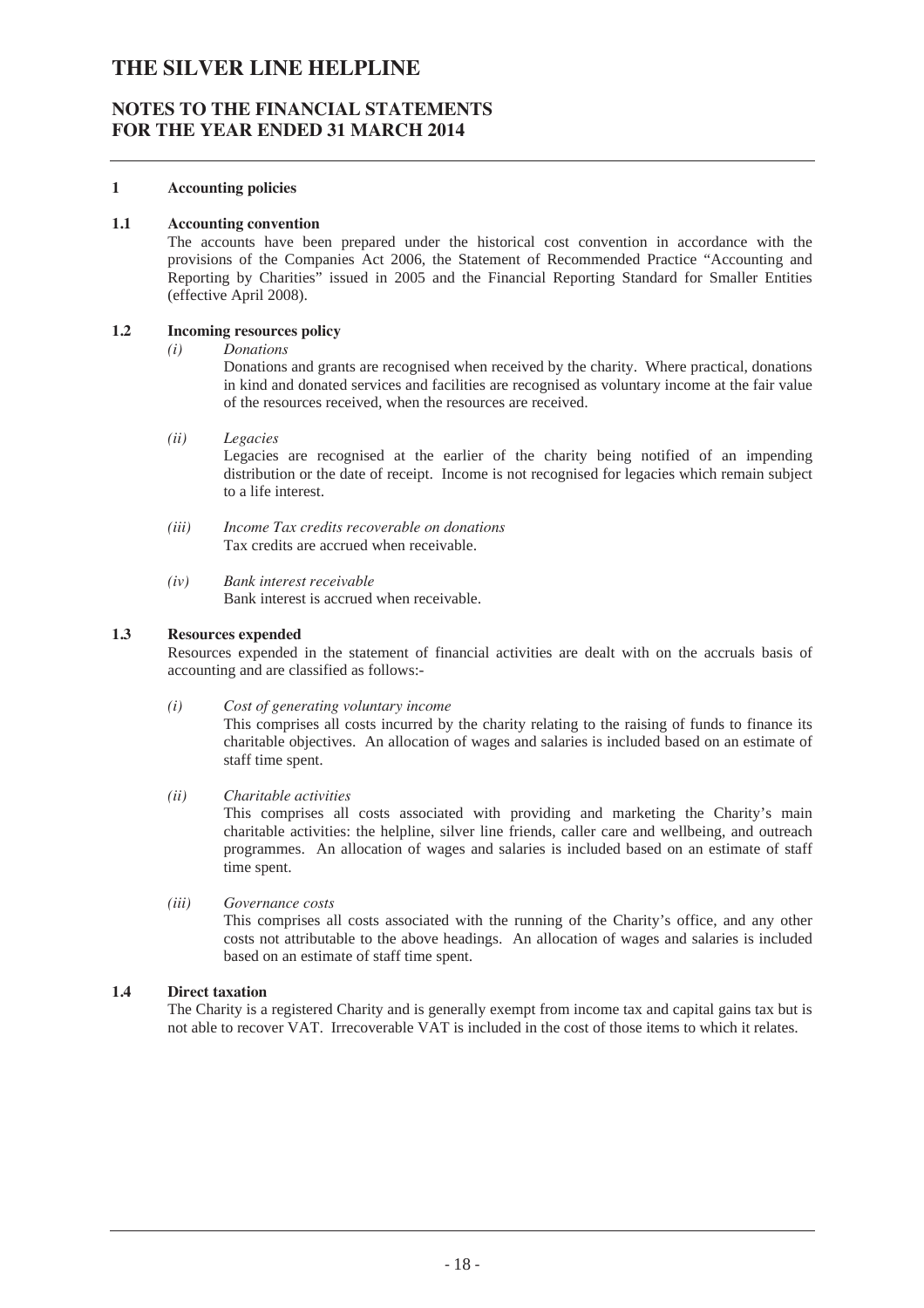## **NOTES TO THE FINANCIAL STATEMENTS (Continued) FOR THE YEAR ENDED 31 MARCH 2014**

## **1.5 Funds**

Unrestricted funds are funds which are available for use at the discretion of the Trustees in furtherance of the general objectives of the Charity and which have not been designed for any other purpose.

Restricted funds are subject to specific conditions by donors as to how they may be used and are, therefore, restricted funds. The purpose and uses of the restricted funds are set out in the notes to the financial statements.

All transfers between funds are authorised by the Trustees.

#### **1.6 Tangible fixed assets and depreciation**

Tangible fixed assets are stated at cost less depreciation. Depreciation is provided on all tangible fixed assets (other than freehold land) at rates calculated to write off the cost less estimated residual value of each asset over its expected useful life as follows:

Fixtures, fittings and equipment – 33% straight line

All expenses of a capital nature below £500 are not capitalised and are included as an expense in the Statement of Financial Activities. Tangible fixed assets are subject to an annual impairment review.

|                |                             | <b>Restricted</b> | <b>Unrestricted</b> | <b>Total</b>      | <b>Total</b>        |
|----------------|-----------------------------|-------------------|---------------------|-------------------|---------------------|
|                |                             | funds             | funds               | funds             | funds               |
|                |                             | <b>Year ended</b> | Year ended          | <b>Year ended</b> | <b>Period ended</b> |
|                |                             | 31.03.14          | 31.03.14            | 31.03.14          | 31.03.13            |
| $\overline{2}$ | <b>Voluntary income</b>     | £                 | £                   | £                 | £                   |
|                | Donations                   | 29,321            | 328,983             | 358,304           | 275,674             |
|                | Grants                      | 1,534,646         |                     | 1,534,646         | 253,058             |
|                | Donations in kind (note 3)  |                   | 185,105             | 185,105           | 87,364              |
|                |                             | 1,563,967         | 514,088             | 2,078,055         | 616,096             |
| 3              | <b>Donations in kind</b>    |                   |                     |                   |                     |
|                | Audit / accountancy         |                   | 13,250              | 13,250            | 43,659              |
|                | Office space                |                   | 12,000              | 12,000            | 7,500               |
|                | HR advice and support       |                   | 7,700               | 7,700             |                     |
|                | Contract management advice  |                   |                     |                   |                     |
|                | and support                 |                   | 6,500               | 6,500             |                     |
|                | Legal advice                |                   | 1,000               | 1,000             |                     |
|                | BT call costs               |                   | 34,655              | 34,655            |                     |
|                | Director of fundraising and |                   |                     |                   |                     |
|                | communications              |                   | 55,000              | 55,000            | 24,000              |
|                | National Launch programme   |                   |                     |                   |                     |
|                | manager                     |                   | 55,000              | 55,000            | 5,538               |
|                | Commercial manager          |                   |                     |                   | 6,667               |
|                |                             |                   | 185,105             | 185,105           | 87,364              |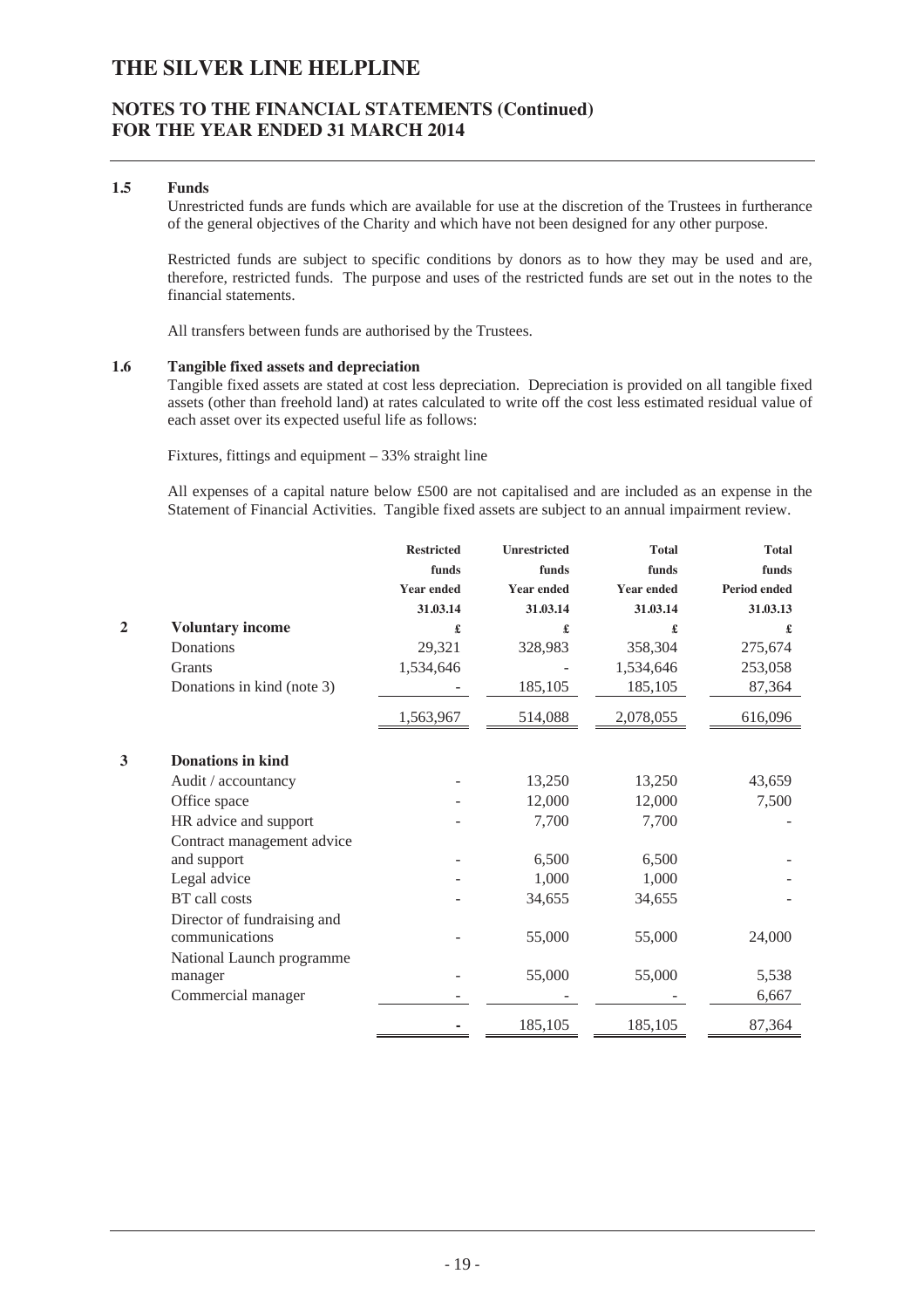## **NOTES TO THE FINANCIAL STATEMENTS (Continued) FOR THE YEAR ENDED 31 MARCH 2014**

|   |                                             | <b>Restricted</b> | Unrestricted      | Total             | <b>Total</b> |
|---|---------------------------------------------|-------------------|-------------------|-------------------|--------------|
|   |                                             | funds             | funds             | funds             | funds        |
|   |                                             | <b>Year ended</b> | <b>Year ended</b> | <b>Year ended</b> | Period ended |
|   |                                             | 31.03.14          | 31.03.14          | 31.03.14          | 31.03.13     |
|   |                                             | £                 | £                 | £                 | £            |
| 4 | <b>Costs of generating voluntary income</b> |                   |                   |                   |              |
|   | Fundraising                                 | 7,294             | 66.515            | 73,809            | 49.490       |

Of the £66,515 unrestricted expenses in respect of fundraising costs, £27,500 (2013: £30,667) has been donated and accounted for as a donation in kind (note 3). Total staff costs of £63,441 have been allocated to the cost of fundraising based on an agreed apportionment of staff time.

|   |                                 | <b>Restricted</b> | <b>Unrestricted</b> | <b>Total</b>      | <b>Total</b> |
|---|---------------------------------|-------------------|---------------------|-------------------|--------------|
|   |                                 | funds             | funds               | funds             | funds        |
|   |                                 | <b>Year ended</b> | <b>Year ended</b>   | <b>Year ended</b> | Period ended |
|   |                                 | 31.03.14          | 31.03.14            | 31.03.14          | 31.03.13     |
| 5 | <b>Charitable activities</b>    | £                 | £                   | £                 | £            |
|   | Helpline costs                  | 1,020,865         | 21,711              | 1,042,576         | 98,275       |
|   | Caller care and wellbeing costs | 83,589            | 55,685              | 139,274           |              |
|   | Silver Line Friends / Circle    | 122,147           | 22,880              | 145,027           |              |
|   | Outreach                        | 20,897            | 4,895               | 25,792            |              |
|   | Marketing                       | 49,977            | 48,165              | 98,142            | 9,057        |
|   |                                 | 1,297,475         | 153,336             | 1,450,811         | 107,332      |

Of the £153,336 unrestricted expenses in respect of charitable activities, £103,405 (2013: £5,538) has been donated and accounted for as a donation in kind (note 3). Total staff costs of £248,995 have been allocated to charitable activities based on an agreed apportionment of staff time.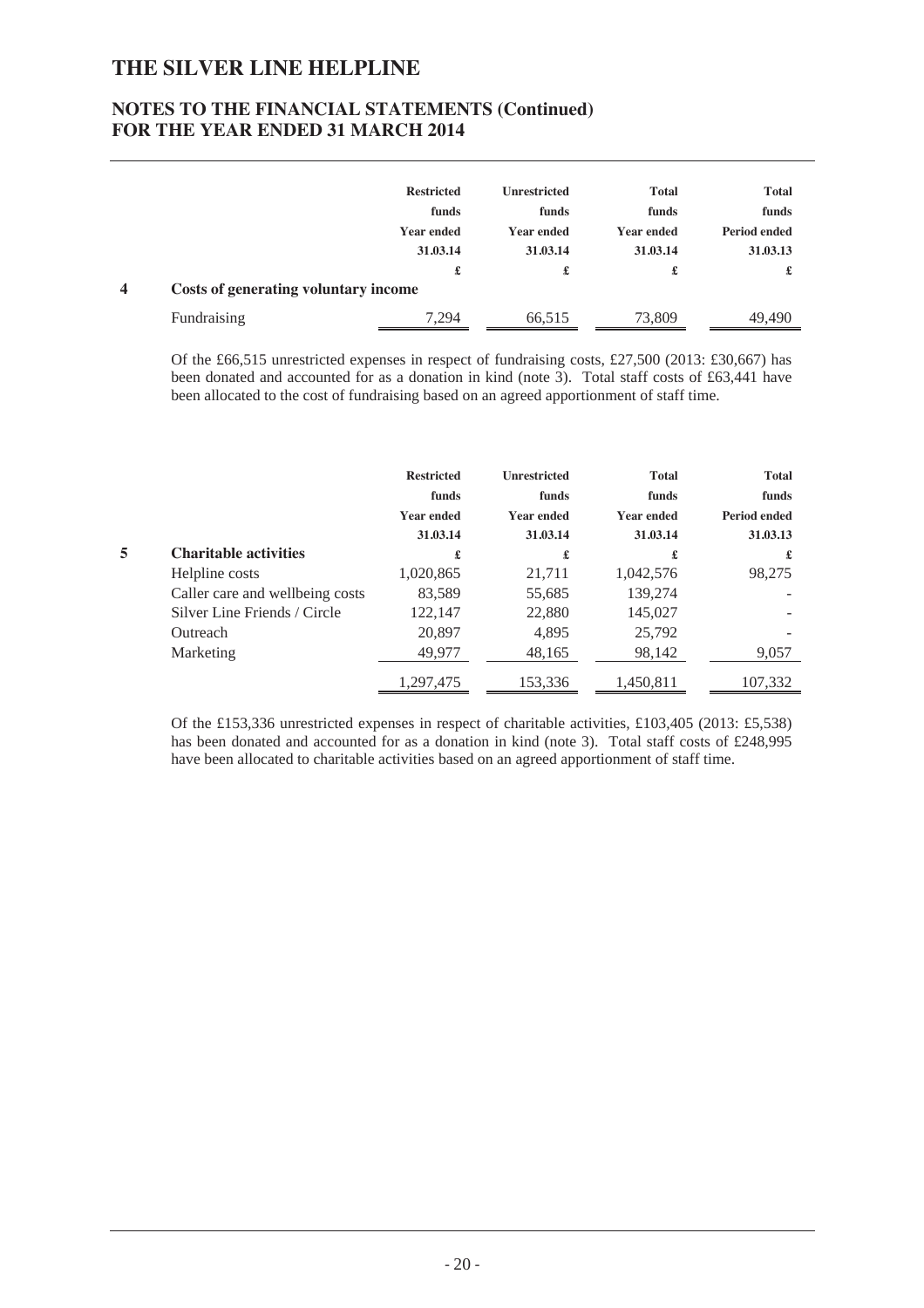## **NOTES TO THE FINANCIAL STATEMENTS (Continued) FOR THE YEAR ENDED 31 MARCH 2014**

|   |                          | <b>Restricted</b> | <b>Unrestricted</b> | <b>Total</b>      | <b>Total</b>        |
|---|--------------------------|-------------------|---------------------|-------------------|---------------------|
|   |                          | funds             | funds               | funds             | funds               |
|   |                          | <b>Year ended</b> | <b>Year ended</b>   | <b>Year ended</b> | <b>Period ended</b> |
|   |                          | 31.03.14          | 31.03.14            | 31.03.14          | 31.03.13            |
| 6 | <b>Governance costs</b>  | £                 | £                   | £                 | £                   |
|   | Evaluations / research   | 27,068            |                     | 27,068            |                     |
|   | CRM system               | 2,280             |                     | 2,280             |                     |
|   | Website                  |                   | 66                  | 66                |                     |
|   | Audit fee                |                   | 14,400              | 14,400            | 13,200              |
|   | Professional fees        |                   | 60,830              | 60,830            | 40,899              |
|   | IT services and software | 7,819             | 23,940              | 31,759            |                     |
|   | Governance staff costs   | 10,286            | 44,950              | 55,236            | 34,700              |
|   | Office expenses          | 5,955             | 6,737               | 12,692            | 12,422              |
|   | Rent / venue hire        | 8,531             | 14,018              | 22,549            | 7,500               |
|   | Depreciation             |                   | 2,174               | 2,174             | 484                 |
|   | Other                    | 6,360             | 1,231               | 7,591             | 4                   |
|   |                          | 68,299            | 168,346             | 236,645           | 109,209             |

Of the £60,830 of unrestricted expenses in respect of professional services, £42,200 (2013: £37,059) was donated and accounted for as a donation in kind (note 3).

Of the £14,018 of unrestricted expenses in respect of rent / venue hire, £12,000 (2013: £7,500) was donated and accounted for as a donation in kind (note 3).

Of the £14,400 of unrestricted expenses in respect of audit fees £nil (2013: £6,600) was donated and accounted for as a donation in kind (note 3).

|   |                              | Fixtures,<br>fittings<br>& |
|---|------------------------------|----------------------------|
| 7 | <b>Tangible fixed assets</b> | equipment                  |
|   |                              | £                          |
|   | <b>Cost or valuation</b>     |                            |
|   | As at 1 April 2013           | 3,482                      |
|   | Additions                    | 10,962                     |
|   | As at 31 March 2014          | 14,444                     |
|   | Depreciation                 |                            |
|   | As at 1 April 2013           | 484                        |
|   | Charge for the year          | 2,173                      |
|   | As at 31 March 2014          | 2,657                      |
|   | Net book value               |                            |
|   | As at 31 March 2013          | 2,998                      |
|   | As at 31 March 2014          | 11,787                     |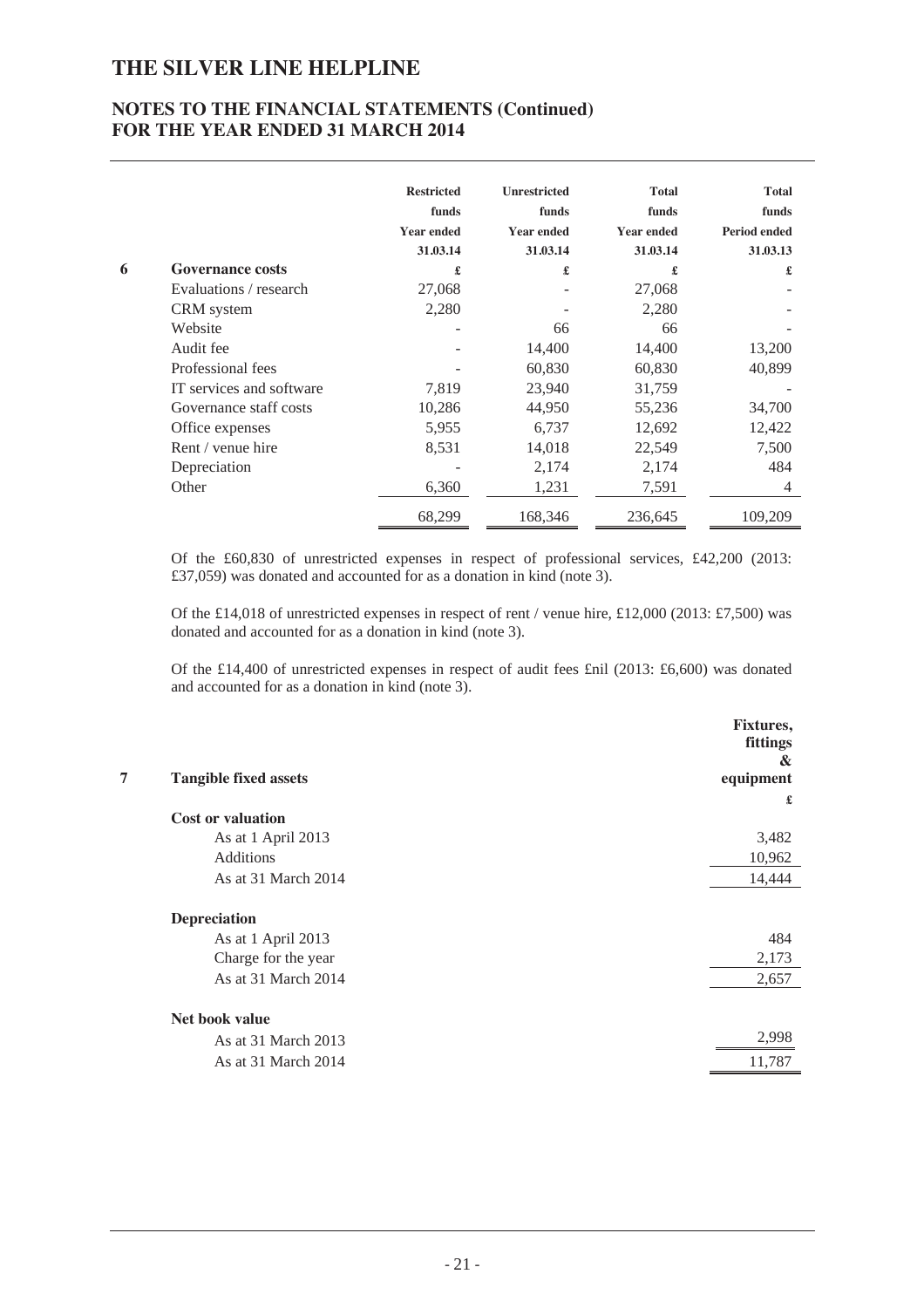## **NOTES TO THE FINANCIAL STATEMENTS (Continued) FOR THE YEAR ENDED 31 MARCH 2014**

| 8                | <b>Debtors</b>                                                                                                                                                         |                            |                                                                         | <b>Total</b><br>Year<br>ended<br>31.03.14<br>£                                                           | <b>Total</b><br><b>Period</b><br>ended<br>31.03.13<br>$\pmb{\mathfrak{X}}$ |
|------------------|------------------------------------------------------------------------------------------------------------------------------------------------------------------------|----------------------------|-------------------------------------------------------------------------|----------------------------------------------------------------------------------------------------------|----------------------------------------------------------------------------|
|                  | Accrued income                                                                                                                                                         |                            |                                                                         | 6,285                                                                                                    |                                                                            |
| $\boldsymbol{9}$ | <b>Creditors</b>                                                                                                                                                       |                            |                                                                         |                                                                                                          |                                                                            |
|                  | Accruals                                                                                                                                                               |                            |                                                                         | 220,117                                                                                                  | 29,923                                                                     |
| 10               | <b>Unrestricted funds</b>                                                                                                                                              | As at<br>31.03.13<br>£     | <b>Incoming</b><br>resources<br>$\pounds$                               | Outgoing<br>resources<br>£                                                                               | As at<br>31.03.14<br>$\pounds$                                             |
|                  | Unrestricted funds                                                                                                                                                     | 238,662                    | 514,088                                                                 | (388, 197)                                                                                               | 364,553                                                                    |
| 11               | <b>Restricted funds</b>                                                                                                                                                |                            |                                                                         |                                                                                                          |                                                                            |
|                  | Department of Health<br>Comic Relief<br>Swiss Re<br><b>Big Lottery</b><br><b>Nesta</b><br>BT donation<br><b>States of Jersey</b><br>Rayne Foundation<br>Scottish funds | 18,207<br>73,958<br>19,238 | 111,750<br>100,000<br>1,202,377<br>79,704<br>10,815<br>30,000<br>29,321 | (18,207)<br>(185,708)<br>(83,526)<br>(1,030,105)<br>(22,083)<br>(13, 427)<br>(10, 815)<br>(9,195)<br>(2) | 16,474<br>172,272<br>57,621<br>5,811<br>20,805<br>29,319                   |
|                  |                                                                                                                                                                        | 111,403                    | 1,563,967                                                               | (1,373,068)                                                                                              | 302,302                                                                    |

The Department of Health grant which is now fully utilised, was received for start up costs and Chief Executive Officers salary.

The Comic Relief grant was in respect of the initial pilots, and extension up to the national launch of the Helpline.

The Swiss Re funding is restricted to marketing and the cost of the North East launch event, and associated costs.

The BIG Lottery funding was awarded to cover half of the Helpline's core costs for the next two years.

The Nesta funding was in respect of funding the technology of the virtual call centre, and the support and management of volunteers.

The BT grant is funding set aside for future BT call costs.

The States of Jersey grant relates solely to an outreach project in Jersey.

The Rayne Foundation is to fund the core helpline costs which in turn will improve access to information and reduce isolation.

The Scottish funds are restricted to core costs of marketing and running the service in Scotland.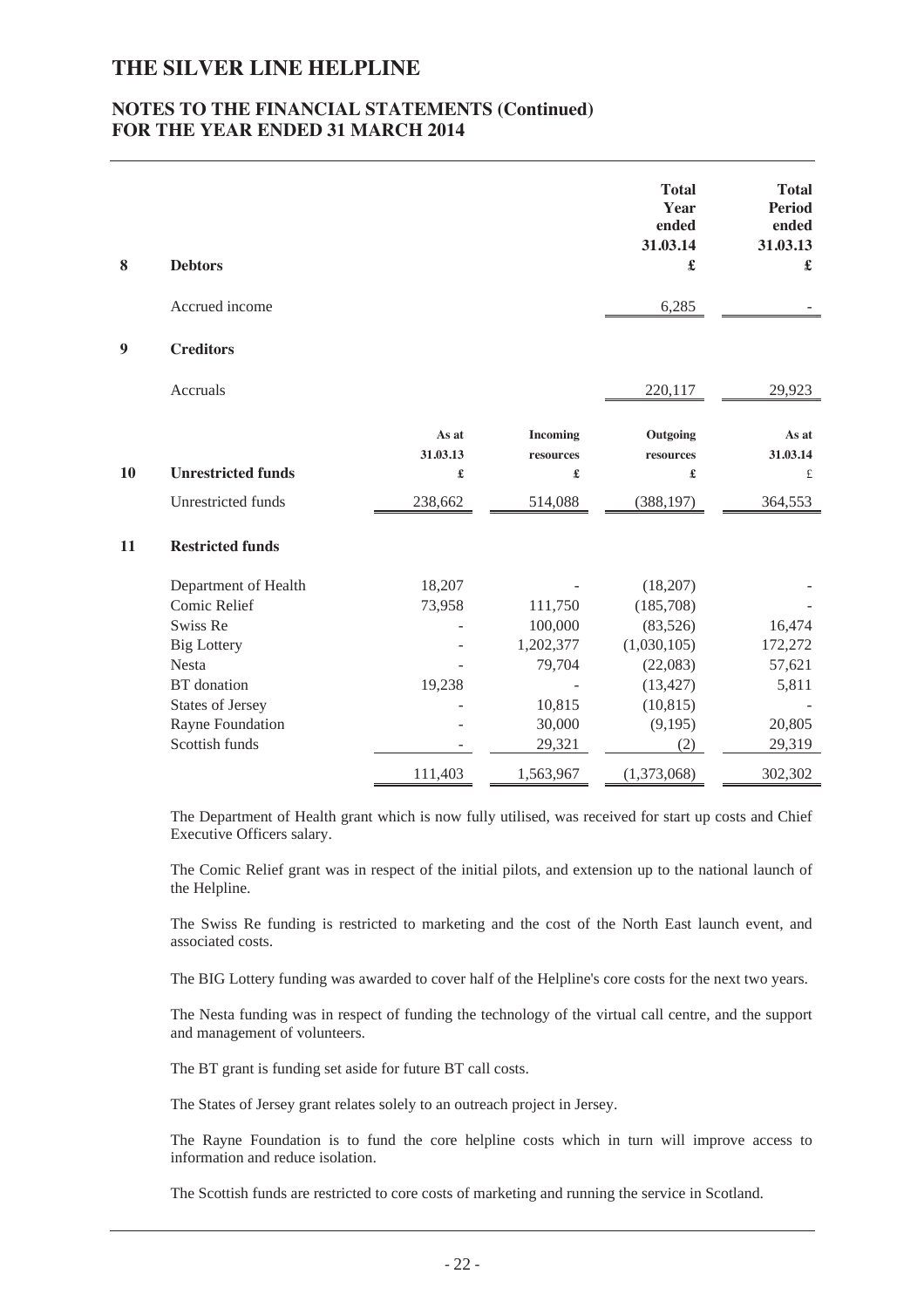## **NOTES TO THE FINANCIAL STATEMENTS (Continued) FOR THE YEAR ENDED 31 MARCH 2014**

### **12 Trustee remuneration, Trustees' benefits and staff costs**

During the current year, two Trustees received reimbursement of travel expenses that amounted to £2,192 (2013: £nil)

| 13 | <b>Staff Costs</b>                           | <b>Total</b><br>Year<br>ended<br>31.03.14<br>£ | <b>Total</b><br><b>Period</b><br>ended<br>31.03.13<br>£ |
|----|----------------------------------------------|------------------------------------------------|---------------------------------------------------------|
|    | Wages and salaries                           | 236,863                                        | 50,619                                                  |
|    | Social Security costs                        | 24,814                                         | 5,866                                                   |
|    |                                              | 261,677                                        | 56,485                                                  |
|    |                                              | 2014                                           | 2013                                                    |
|    | Average number of employees during the year: | <b>Number</b>                                  | <b>Number</b>                                           |
|    | Costs of generating voluntary income         | 1                                              |                                                         |
|    | Charitable activities                        | 9                                              |                                                         |
|    | Administration                               | 2                                              |                                                         |

One employee received emoluments of between £60,000 and £70,000 in the current year (2013: none). Staff costs have been allocated to the appropriate expense category in accordance with staff time spent.

|    |                                              | <b>Total</b><br>Year<br>ended | <b>Total</b><br><b>Period</b><br>ended |
|----|----------------------------------------------|-------------------------------|----------------------------------------|
| 14 | <b>Auditor's fees</b>                        | 31.03.14<br>£                 | 31.03.13<br>£                          |
|    | Audit fee                                    | 14,400                        | 13,200                                 |
|    | Other fees included within professional fees | 35,040<br>49,440              | 39,732<br>52,932                       |

Of the total fees charged, £7,000 (2013: £42,491) has been donated and accounted for as a donation in kind (note 3).

#### **15 Liability of members**

The Charity does not have share capital and is limited by guarantee. In the event of the Charity being wound up the maximum each member is liable to contribute is £10.

As at 31 March 2014, there were 10 members (2013: 10 members).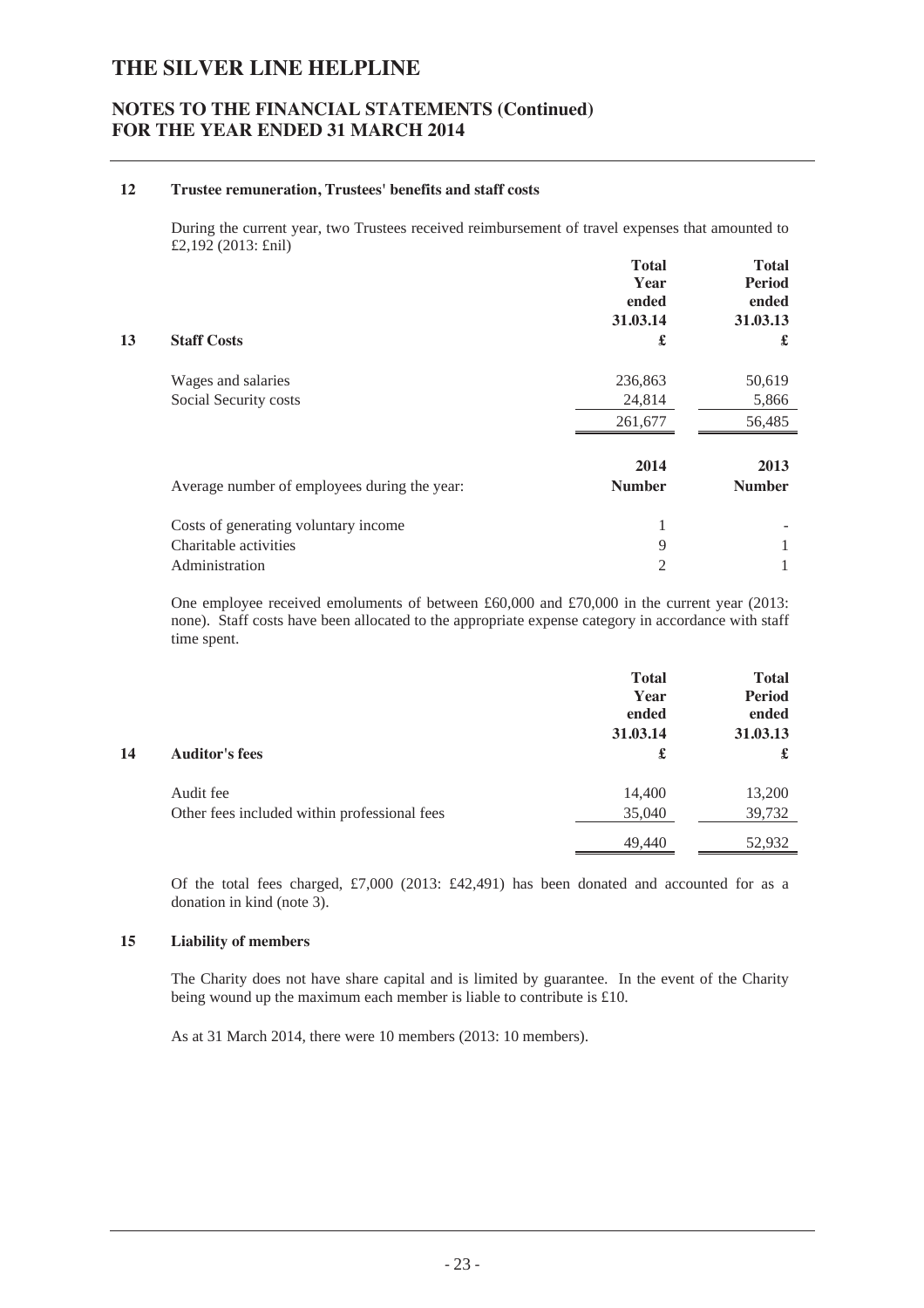## **NOTES TO THE FINANCIAL STATEMENTS (Continued) FOR THE YEAR ENDED 31 MARCH 2014**

#### **16 Related party transactions**

Colin Wagman FCA, a Trustee (up to 31 March 2014), is also a Director and Chairman for Minerva Limited. The Charity received a donation in kind of £12,000 (2013: £7,500) from Minerva Limited for office space provided.

Professor Patrick Geoghegan OBE, a Trustee was Chief Executive of South Essex Partnership University NHS Foundation Trust (SEPT) until 7 October 2013. The Charity received a donation in kind of £6,250 (2013: £1,167) in respect of accountancy services provided from SEPT.

### **17 Control**

The Trustees consider there to be no ultimate controlling party.

## **18 Analysis of net assets between funds**

|                            | <b>Restricted</b> | <b>Unrestricted</b> | <b>Total</b>      | <b>Total</b>        |
|----------------------------|-------------------|---------------------|-------------------|---------------------|
|                            | <b>Funds</b>      | <b>Funds</b>        | <b>Funds</b>      | <b>Funds</b>        |
|                            | <b>Year Ended</b> | <b>Year Ended</b>   | <b>Year Ended</b> | <b>Period Ended</b> |
|                            | 31.03.14          | 31.03.14            | 31.03.14          | 31.03.13            |
|                            | £                 | £                   | £                 | £                   |
| Cash                       | 487,013           | 381,887             | 868,900           | 376,990             |
| Other net current assets / |                   |                     |                   |                     |
| (liabilities)              | (184, 711)        | (17, 334)           | (202, 045)        | (26, 925)           |
|                            | 302,302           | 364,553             | 666,855           | 350,065             |